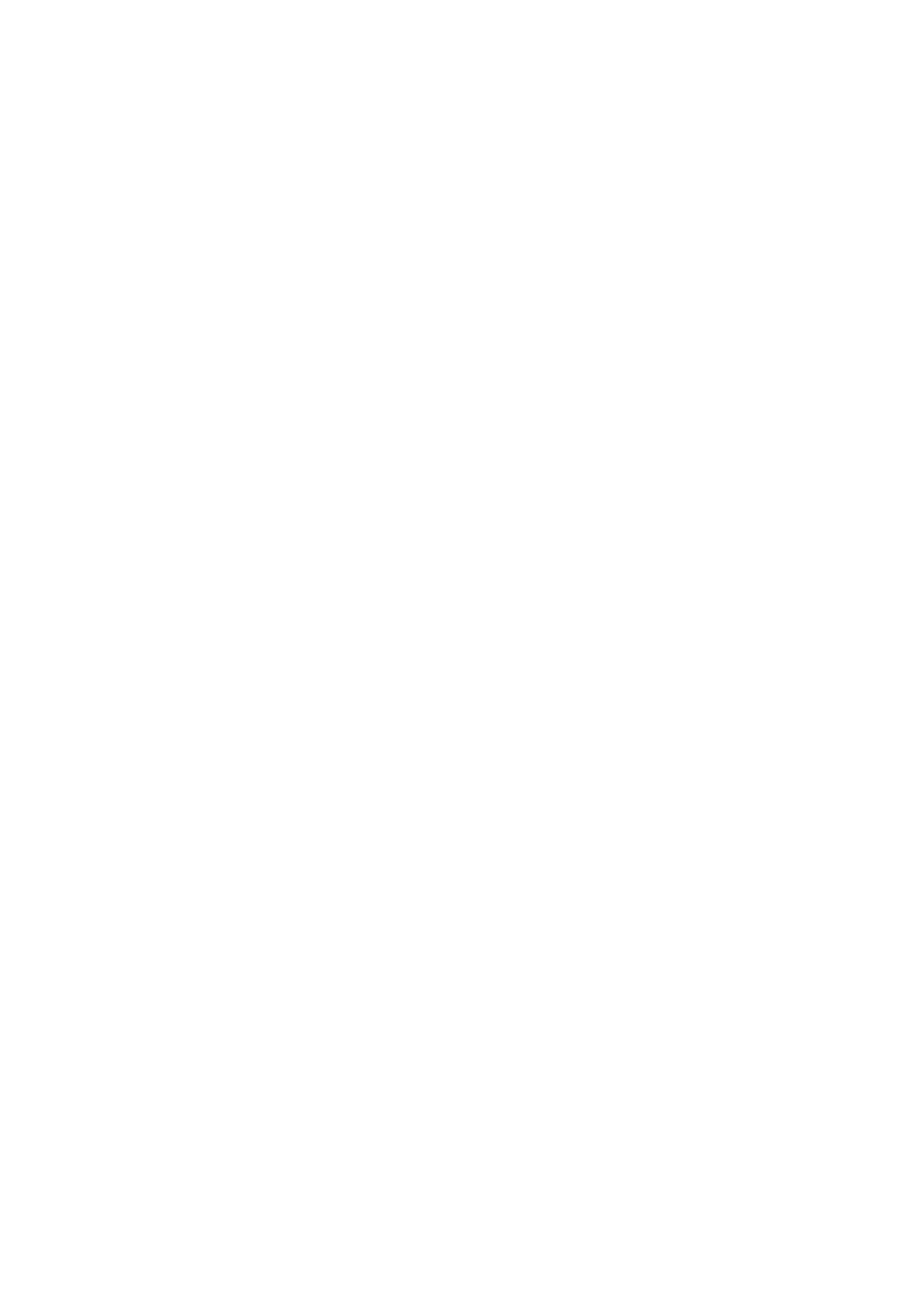### **Contents**

|    | Abbreviations used in this paper                                                                                                         | 3                                       |
|----|------------------------------------------------------------------------------------------------------------------------------------------|-----------------------------------------|
| 1. | Overview<br>Introduction<br>Context<br>About the responses<br>Key messages from responses<br>Key messages from our response              | 5<br>5<br>5<br>6<br>6<br>$\overline{7}$ |
|    | <b>Appendices</b>                                                                                                                        |                                         |
| 1  | Summary of feedback to each idea and<br>our response<br>Whistleblowing: saying more about what<br>we've been told and any action we have | 11                                      |
|    | taken                                                                                                                                    | 11                                      |
|    | Publishing more about our enforcement<br>activities                                                                                      | 12                                      |
|    | Publishing more about our supervisory<br>activities                                                                                      | 13                                      |
|    | Transparency of our authorisations<br>process<br>Transparency of our thematic reviews                                                    | 16                                      |
|    | and early intervention<br>Transparency of the redress process                                                                            | 16<br>18                                |
|    | Improved transparency of the annuity<br>market<br>Publication of claims data on insurance                                                | 20                                      |
|    | products<br>Contextualisation of complaints data<br>New ideas                                                                            | 21<br>23<br>23                          |
| 2  | List of (non-confidential) respondents                                                                                                   | 26                                      |
| 3  | Implementing the ideas in the DP: timeline                                                                                               | 27                                      |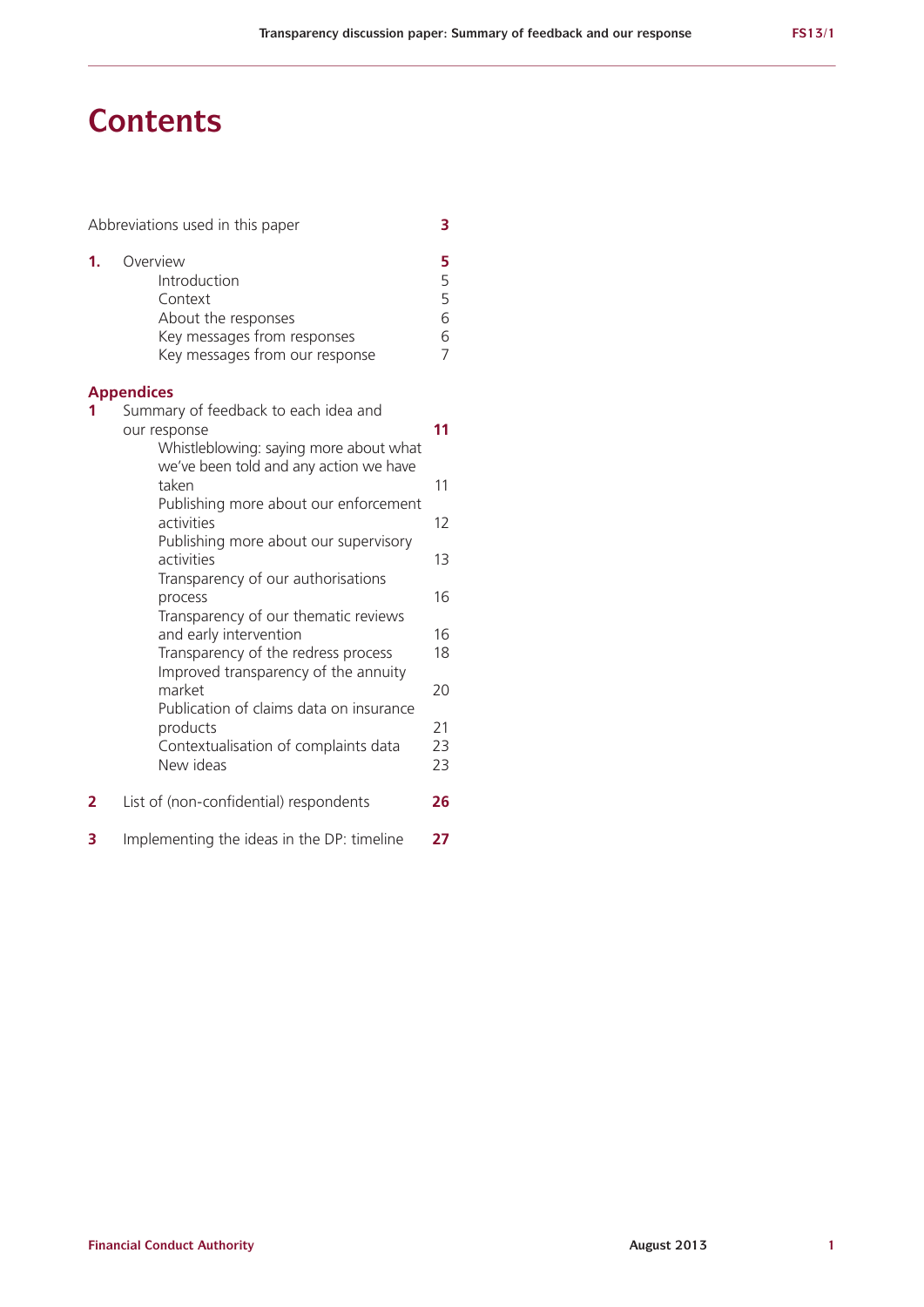This Feedback Statement reports on the main issues arising from Discussion Paper 13/1 (Transparency).

**Please send any comments or enquiries to:**

Oliver Morgans Early Intervention Team Canary Wharf London E14 5HS

**Telephone:** 020 7066 1886<br>**Email:** transparencyDP **Email:** transparencyD[P@fsa.gov.uk](mailto:cp11_xx@fsa.gov.uk)

You can download this Discussion Paper from our website: www.fca.org.uk. Or contact our order line for paper copies: 0845 608 2372.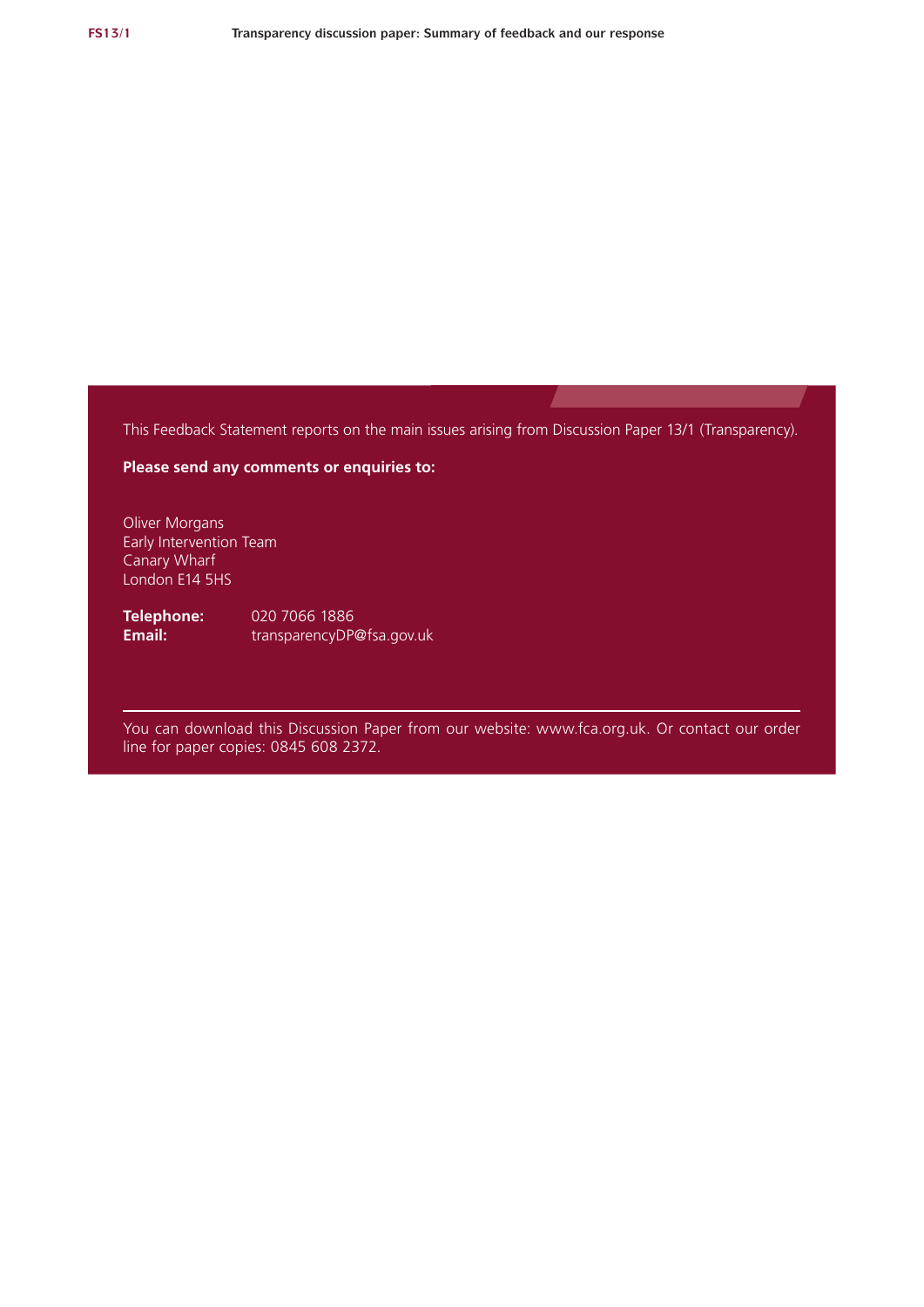# **Abbreviations used in this paper**

| <b>ABI</b>   | Association of British Insurers            |  |  |  |  |  |  |  |
|--------------|--------------------------------------------|--|--|--|--|--|--|--|
| <b>DP</b>    | <b>Discussion Paper</b>                    |  |  |  |  |  |  |  |
| EEA-         | European Economic Area                     |  |  |  |  |  |  |  |
| <b>FCA</b>   | <b>Financial Conduct Authority</b>         |  |  |  |  |  |  |  |
| <b>FOIA</b>  | Freedom of Information Act                 |  |  |  |  |  |  |  |
| <b>FSA</b>   | <b>Financial Services Authority</b>        |  |  |  |  |  |  |  |
| GI           | General Insurance                          |  |  |  |  |  |  |  |
| <b>MiFID</b> | Markets in Financial Instruments Directive |  |  |  |  |  |  |  |
| <b>PICA</b>  | Pension Income Choice Associations         |  |  |  |  |  |  |  |
| <b>S166</b>  | Section 166                                |  |  |  |  |  |  |  |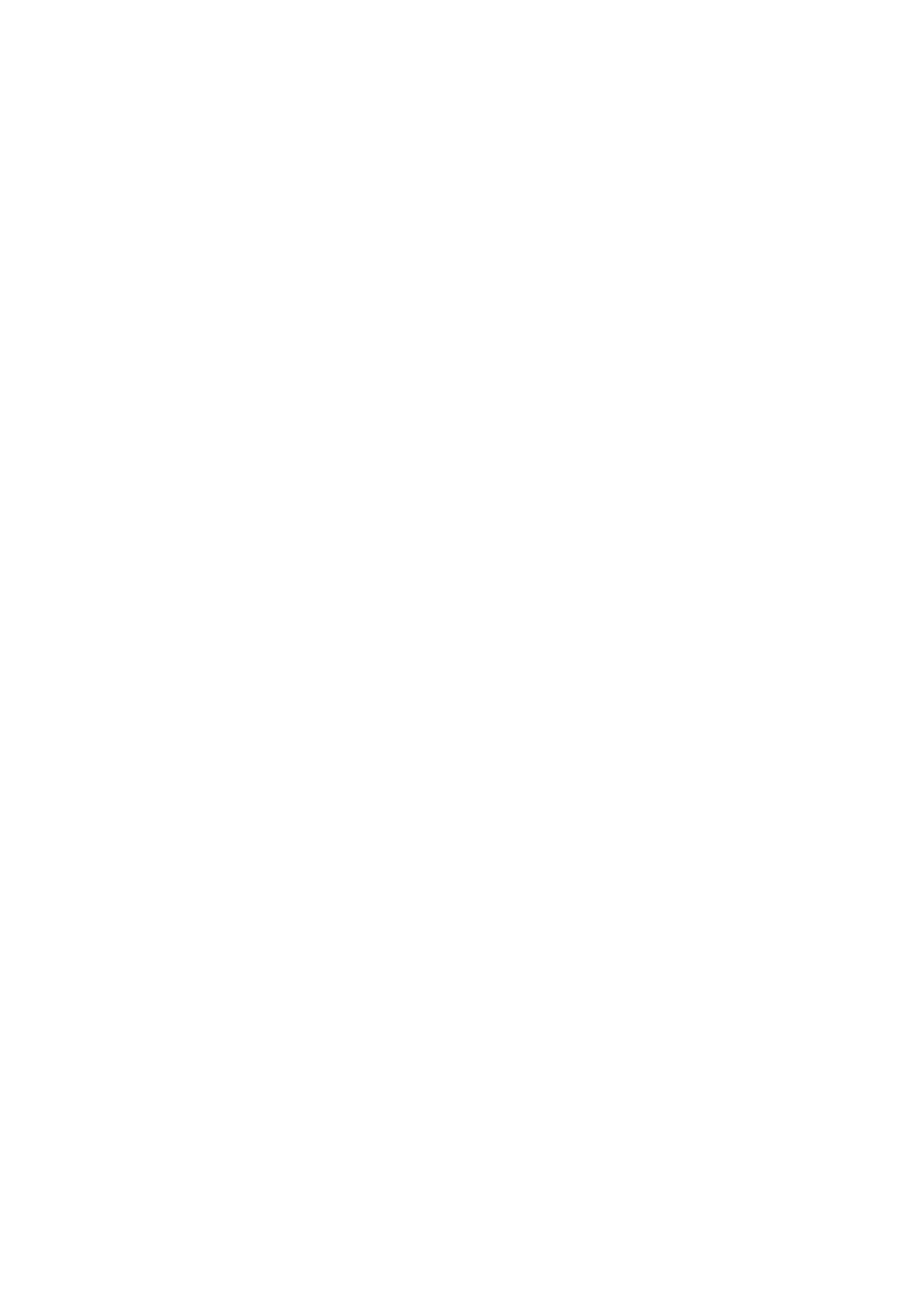# **1. Overview**

#### **Introduction**

- **1.1** This feedback statement:
	- summarises the feedback we received to the ideas in our Discussion Paper on transparency and sets out our response to that feedback
	- **•**  summarises new ideas proposed by respondents, and
	- sets out our timescales for carrying out more work/implementing the ideas.

#### **Context**

- **1.2** In March 2013, we published our Transparency Discussion Paper, DP13/01. It set out our approach to transparency and proposed ideas on how we could be more transparent about our organisation and our regulatory activities, and about how firms could be more transparent about their products and their performance or behaviour.
- **1.3** We set out nine ideas in three main categories:
	- **•**  How the FCA could be more transparent
		- **–** whistleblowing: saying more about what we've been told and the action we may have taken
		- **–** publishing more about our enforcement activities, and
		- **–** publishing more about supervisory activity.
	- Information we could release about firms, individuals and markets
		- **–** transparency of our authorisations process
		- **–** transparency of our thematic reviews and early intervention, and
		- **–** transparency of the redress process.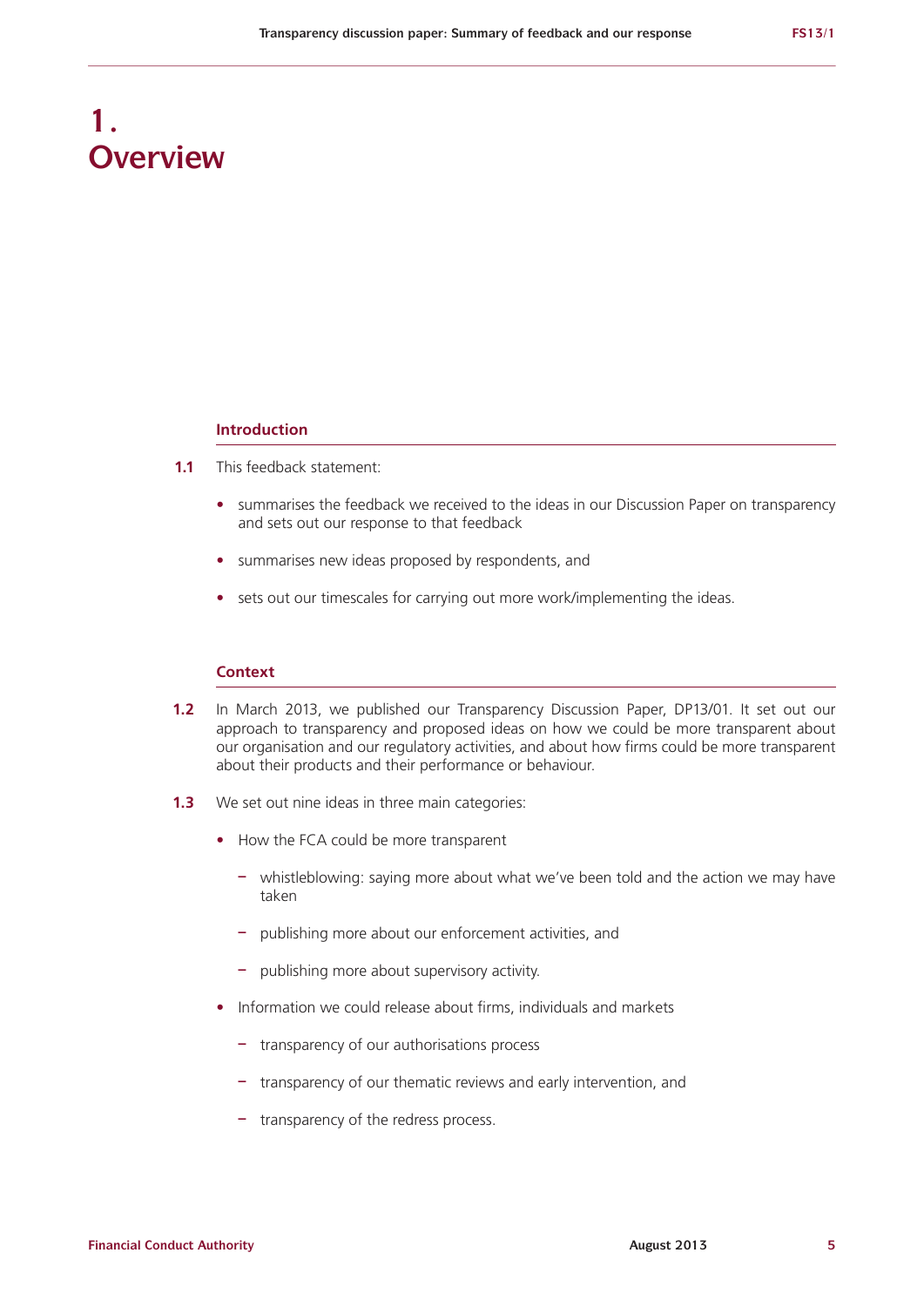- Information we could require firms to release about their products or their performance and behaviour
	- **–** improved transparency of the annuity market
	- **–** publication of claims data on insurance products, and
	- **–** contextualisation of complaints data.

We invited feedback and new ideas and the period for submitting these closed in April 2013.

#### **About the responses**

- **1.4** We received 52 responses from a cross-section of stakeholders including regulated firms, consumer organisations, trade bodies, individuals and our independent Panels.1
- **1.5** Appendix 2 lists those who responded, except those who asked for their responses to be confidential.

#### **Key messages from responses**

- **1.6** Respondents shared our view that we should only pursue transparency, in terms of our accountability or improving regulation, to achieve better outcomes. Several stressed that we need to thoroughly assess transparency initiatives, particularly those related to disclosure of information by firms, so we fully understand the impact - potential costs, benefits and unintended consequences.
- **1.7** On the transparency of the regulator, respondents were particularly positive about our proposals and offered helpful suggestions about the best way to achieve this.
- **1.8** Responses were more mixed about the ideas about information we could release about firms, individuals and markets. Views were divided on our idea to publish redress information. Consumer organisations were strongly in favour, while trade bodies' and firms' views were divided.
- **1.9** There was limited support for our ideas about information we could mandate firms to release. In particular, there was considerable scepticism among firms and trade bodies that disclosing information about annuities and insurance claims data would affect consumer behaviour in a beneficial way. However, on both annuities and claims ideas, some industry voices were more enthusiastic and highlighted practical challenges to consider. Consumer organisations supported both the ideas, saying they would help consumers make better choices.
- **1.10** Further concerns were raised around maintaining confidentiality of individuals or firms and how best to contextualise information. Many respondents expressed strong views about the need to mitigate the risk of misinterpretation and misuse by explaining information.
- **1.11** Respondents provided suggestions about other things we could do to improve transparency. These are largely about us being more transparent and include:

<sup>1</sup> The three statutory panels: the FCA Practitioner Panel, Small Business Practitioner Panel and Consumer Panel responded to the DP. At the time the DP was published (which was before we became the FCA), the new FCA Markets Practitioner Panel had not been established). More information about the panels can be found here: www.fca.org.uk/about/governance/who/statutory-panels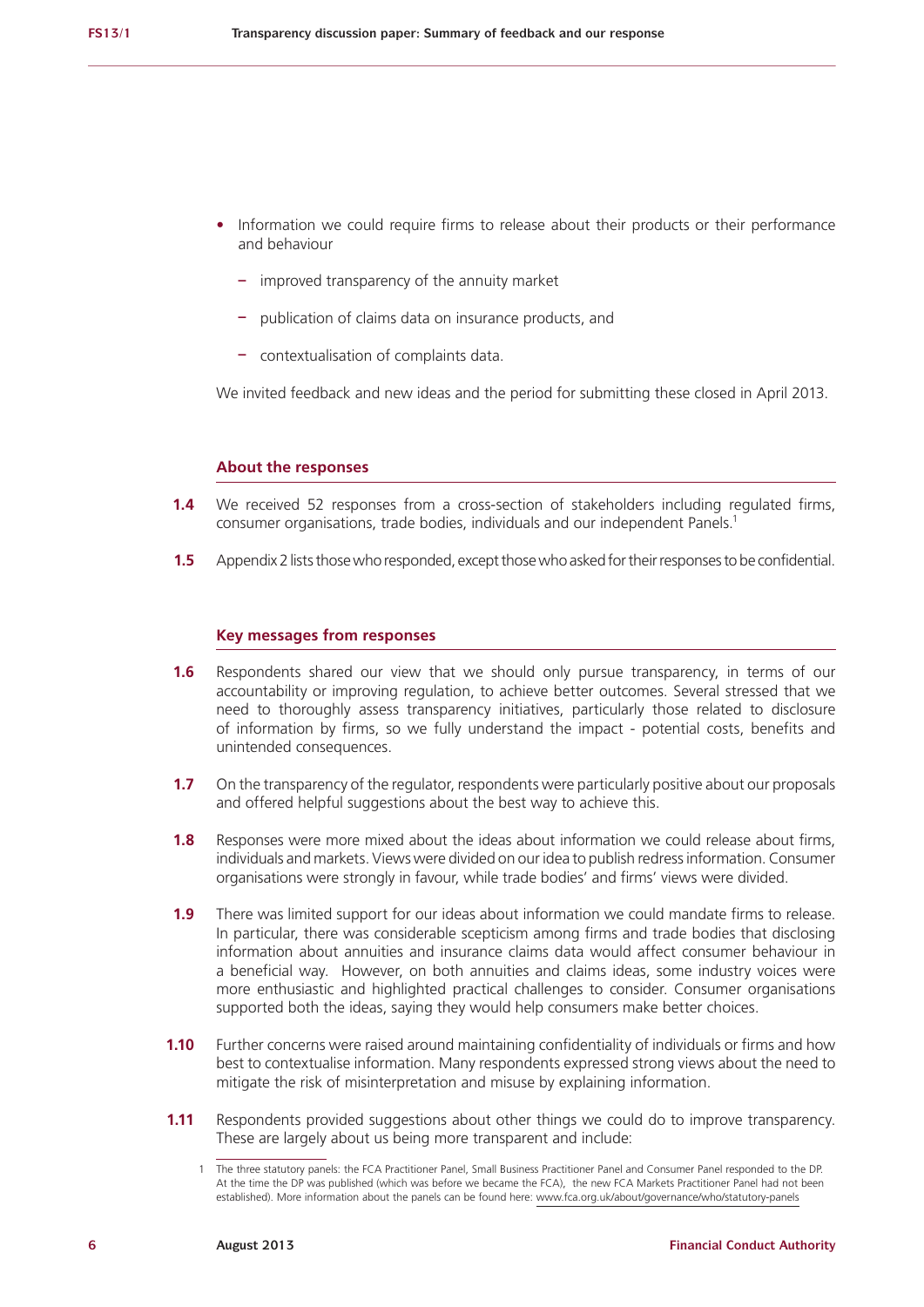- **•**  *Section 166 reviews*: saying more about how we use these powers, including the number of investigations each year, costs and resources.
- **•**  *Policy process*: being more open about our timetable for policy work and any changes.
- **•**  *Governance and decision-making*: being more open about how we make decisions and publish more about our executive committees and their terms of reference.
- **•**  *Value for money*: being more open about value for money of activities and how fees are used. Respondents were positive about our intention to publish a value for money strategy.
- *Performance:* reporting on performance measures, outcomes and delivery against these.
- **•**  *Wholesale markets*: making them more transparent by mandating disclosure of specific information.

#### **Key messages from our response**

- **1.12** The DP marked the start of the FCA's work to improve its accountability and to improve regulation through transparency. We are continuing to identify new ways to increase transparency and to assess whether and how we may take forward the ideas set out in the DP and the other ideas respondents offered.
- **1.13** We said in the DP that our approach is informed by the quiding principle that the presumption should be towards transparency unless there are compelling regulatory, legal or other reasons to the contrary.
- **1.14** We have to strike the right balance between disclosing information (where we are legally able to do so) where the public has a legitimate interest in knowing about a particular matter. and refraining from disclosing information where it would be unfair to a particular firm or individual or where it could harm the public interest. We need to be aware of the implications of disclosure on competition and whether disclosure will encourage competition or lead to detrimental effects e.g. collusion.
- **1.15** Our Transparency Framework (which is published on our website) sets out what we will do to appraise new ideas, on a case-by-case basis, before deciding whether to take them forward. The time from identifying to implementing a new idea will vary, depending on what is involved, who it might affect and the potential impact. For ideas that are complex and require significant changes such as new rules, we will follow our standard policy process.
- **1.16** This section sets out the key messages from our response to the feedback received. Appendix 1 provides more detail and sets out the feedback and our response for each idea in the DP.

#### **How the FCA could be more transparent**

**1.17** We are pleased that respondents support our ideas to improve transparency of the regulator. We have already started reviewing our internal guidance on handling whistleblowing incidents. We have reviewed the content of our Annual Enforcement Performance Account in line with the suggestions in the DP and we will continue to do so, building on the feedback we have received. There is further work for us in taking forward the suggestions from respondents about information they would like us to publish about our supervisory activities.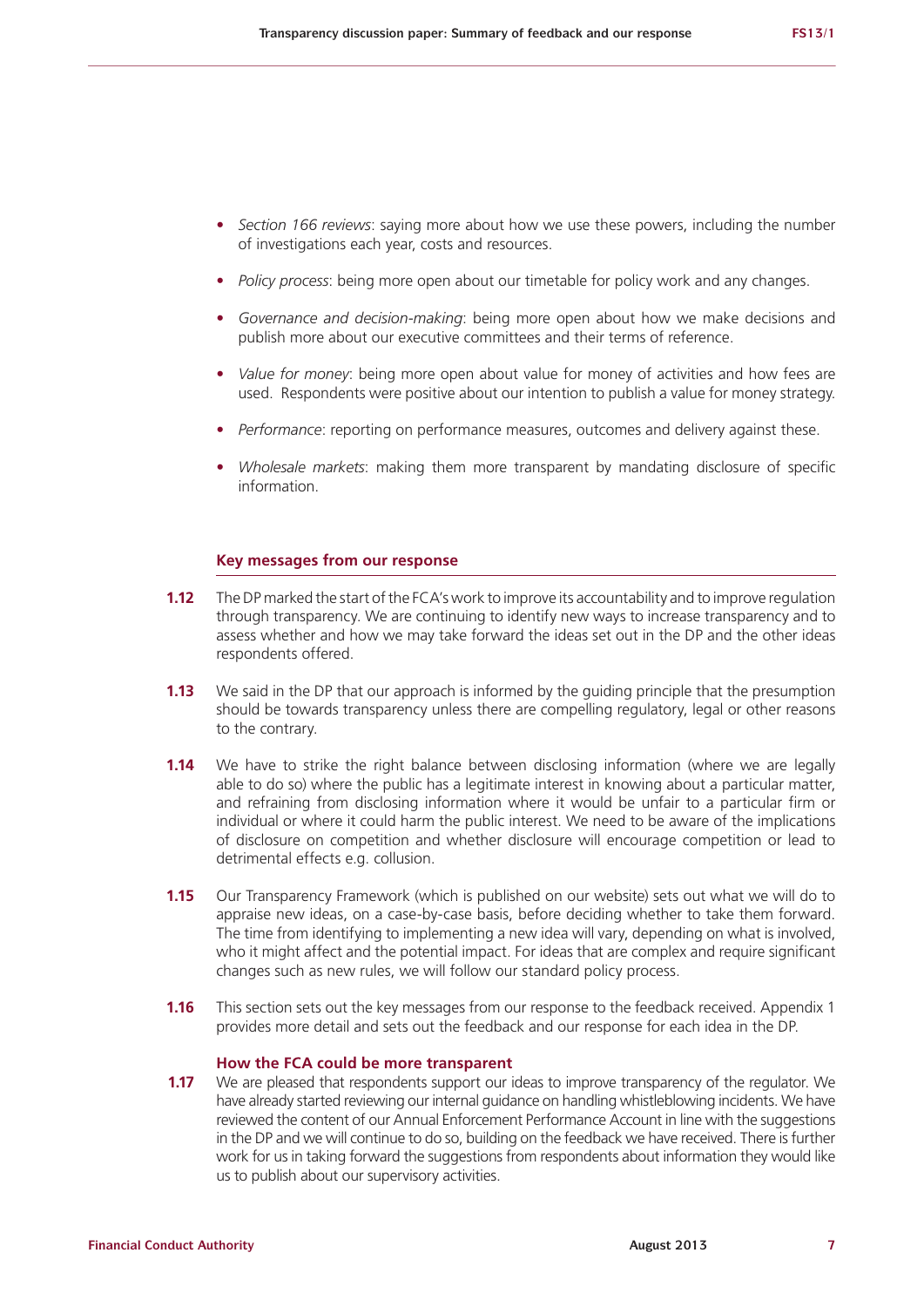**1.18** Respondents were keen that we say more about a Skilled Persons Review (section 166 reviews (s166) $^2$  e.g. how we use these powers. We already publish the cost and number of s166 reviews and our Handbook (of rules and guidance) sets out the factors our supervisors consider when deciding to use this tool. As each review is based on one firm and one specific set of circumstances, we believe publishing more information even in aggregate form, would offer little insight to the issues we identify and evidence we use, and be of little value to our stakeholders.

#### **Information we could release about firms, individuals and markets**

- **1.19** We are pleased that respondents supported our ideas to publish more about our authorisations process and thematic reviews. We are reviewing the performance information we collate about our authorisations process and will consider respondents' feedback about extending the idea to include the Approved Person's process. We have already started work to improve the transparency of our thematic reviews and we are encouraged by respondents' enthusiasm for this proposal. $3$
- **1.20** We want to engage more with industry about our thematic reviews and work to do so is already underway. We will look at responding to and publishing 'frequently asked questions' on our website and doing road shows to encourage more discussion. We will also look at our work on early intervention and what we might say about this in future.
- **1.21** We understand respondents' concerns about publishing redress information, however we feel there are strong benefits from greater transparency. We expect full openness on redress as part of any future agreements. Where there is redress as the result of an enforcement case, we intend to disclose more details about the redress scheme in the public notice, in order for the public to be aware of our expectations of firms. We also hope to encourage firms to publish information about redress from supervisory action, where they have voluntarily agreed to provide redress, as we believe this will help us get the best deal for consumers as quickly as possible and in the best way. We need to weigh up the costs and benefits and therefore, before proceeding further with publishing redress information that is not the result of an enforcement case, we will undertake further work to establish the most cost efficient and effective way of doing so.
- **1.22** Since we published the DP, we have been working on our data strategy and, in future, there will be greater opportunities for us to make better use of the data we hold and to publish aggregate data where we think it would be beneficial and contribute to our objectives.

<sup>2</sup> A Skilled Person Review is one of the regulatory tools the FCA can employ under FSMA as amended by the 2012 Act. More information about these can be found on our website: www.fca.org.uk/about/what/regulating/how-we-supervise-firms/reports-byskilled-persons

<sup>3</sup> We use a thematic review to assess a current or emerging risk related to an issue or product across a number of firms within a sector or market. It can be focused on both discovering what is going on and on how we suggest the issue is tackled. We also refer to this as 'issues and products' or 'cross-firm' work. More information can be found on our website: www.fca.org.uk/about/what/ regulating/how-we-supervise-firms/thematic-reviews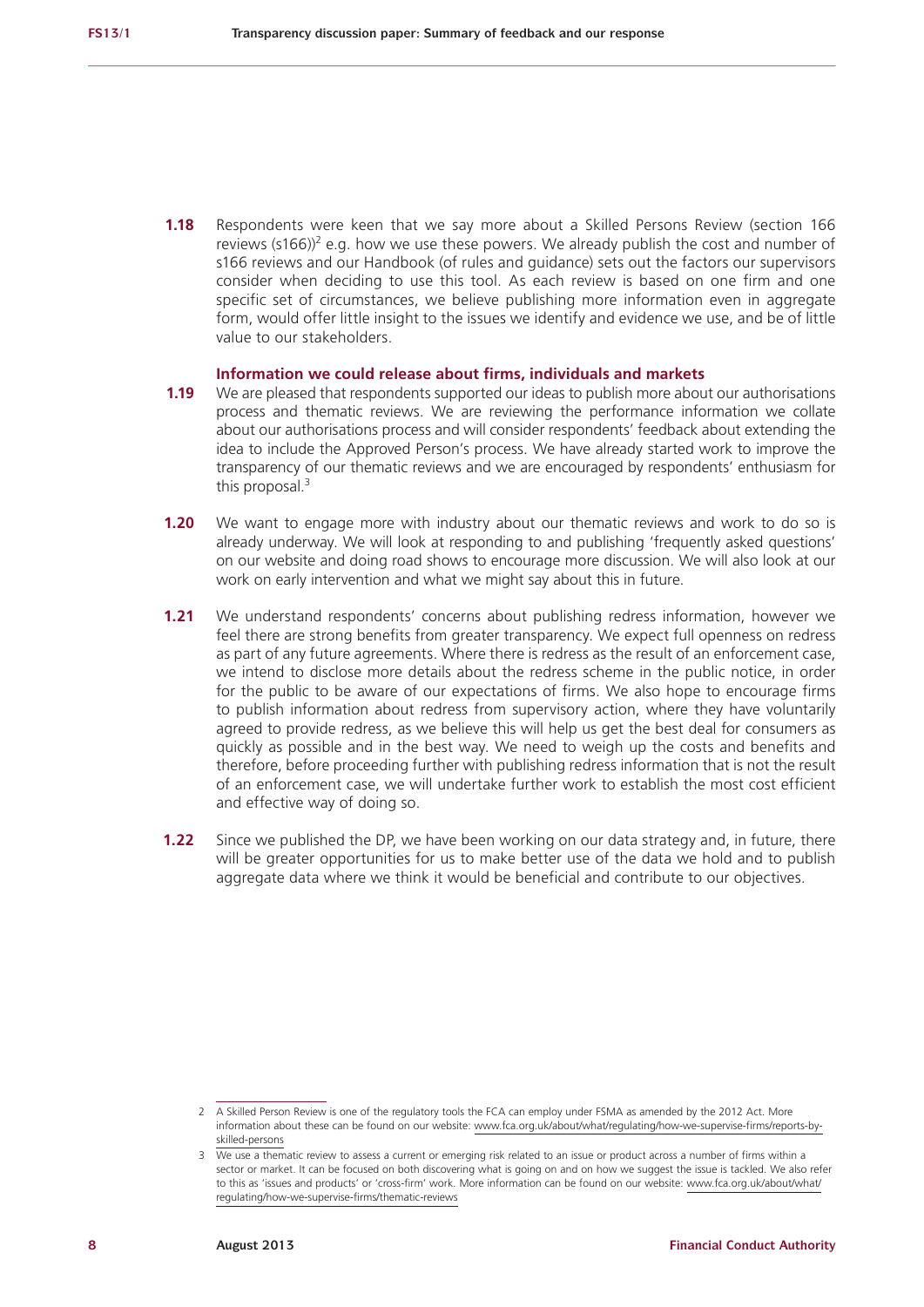#### **Our vision for data**

Our vision is to improve our ability to harness data and to gather integrated and accessible data that will enable us to take action and help us to meet our objectives.

We are committed to using the data we collect as effectively and efficiently as possible. This will mean that the data we collect will undergo greater scrutiny and analysis than previously under the Financial Services Authority (FSA). This will enable us to ask more searching questions based on firms' returns, to trace the source of problems, identify risk sooner and ensure that firms are behaving in a way that focuses on good conduct. We have developed a data strategy that will help us deliver our vision and we expect to publish this in the Autumn.

**1.23** We have published guidance on how we will approach our three objectives of consumer protection, integrity and competition (the section 1k guidance).<sup>4</sup> It provides information on our approach to competition, including how we intend to carry out market studies. Market studies will be a key element of our competition mandate and we will publish more at the start of a market study about what they will involve, engage early with stakeholders and publish our draft conclusions and final reports.

#### **Information that we could require firms to release**

- **1.24** We are keen to look at the ideas about transparency of the annuities market and publishing insurance claims data further. Building on the feedback we have received, we will continue to engage with industry to understand its concerns. We are already carrying out related work on both of these areas. Before deciding whether and how to take these ideas forward, we will wait to consider the findings of the first phase of our annuities thematic project and will wait to assess the evidence from our thematic review on consumers' experiences of claiming and our market study on low value add-on general insurance.
- **1.25** We are keen to pursue our idea to improve contextualisation of complaints data. We think now is the time to enhance the publication, to ensure it sends appropriate messages to consumers and to industry about relative performance.
- **1.26** There are difficult questions about how to provide context so that comparisons can be meaningful, accurate, and easily understood. But we think these can be overcome, if there is a genuine will amongst stakeholders to come up with workable solutions. We will feed back to stakeholders shortly on how we propose to take this forward.

#### **Wider issues**

- **1.27** We welcome the ideas (1.11) that respondents identified for improving transparency and it is worth saying that we already have plans to do more in those areas. For example:
	- We agree that we should publish details about our executive committee structure and terms of reference for committees.
	- Later this year we will publish our approach to performance and our value-for-money strategy.

<sup>4</sup> This can be found on our website: TO BE INSERTED ONCE 1KG PUBLISHED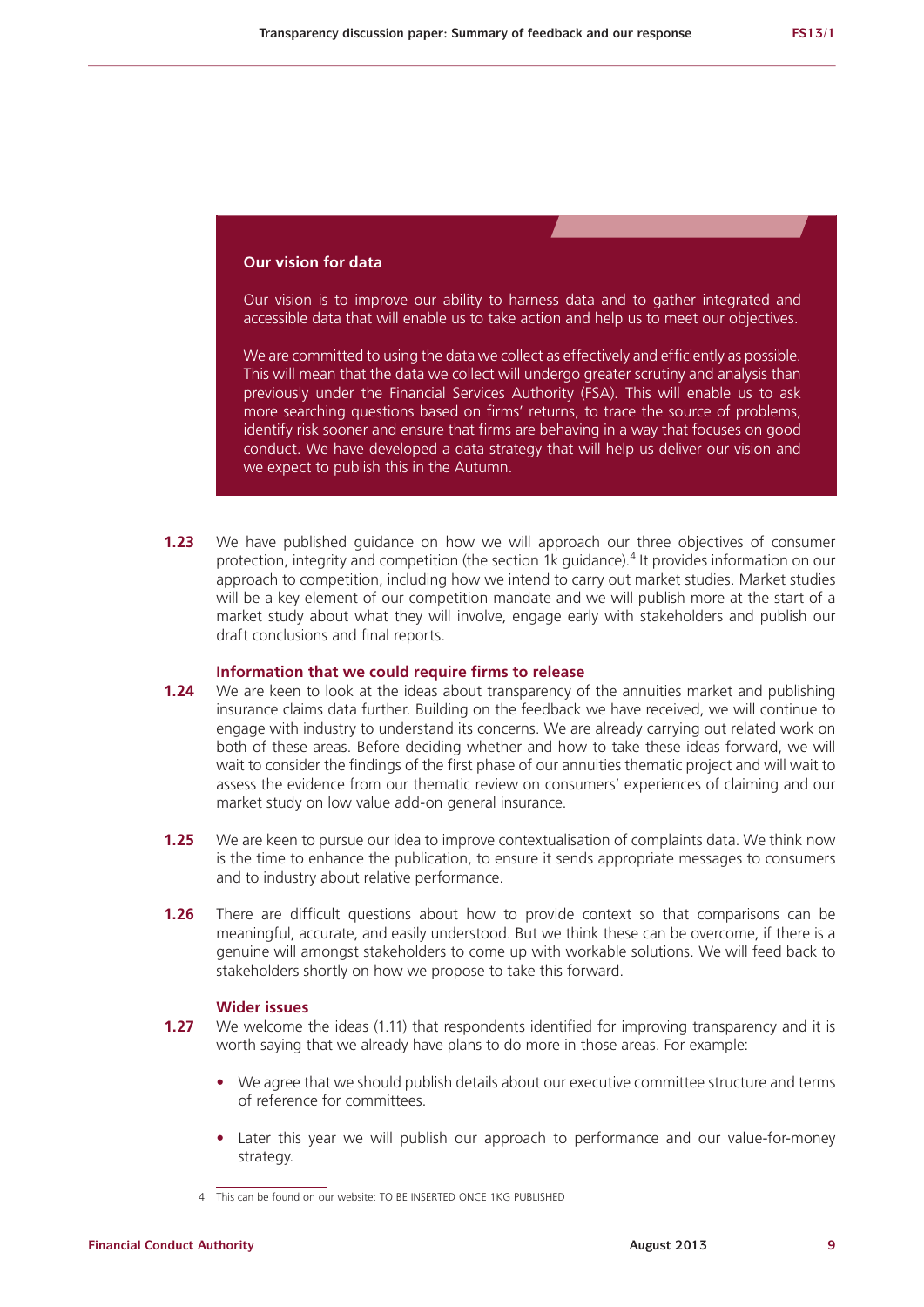- We will look at ways in which we can say more about our policy process.
- We will consider further the ideas provided about improving transparency of wholesale markets.
- **1.28** Respondents were concerned about maintaining confidentiality where it is critical to effective regulation, and we agree that this must not be compromised, where relevant, in pursuit of transparency. There are instances where we are legally bound to protect the anonymity of individuals and firms and to be diligent about the release of confidential information and this will continue.
- **1.29** Appendix 3 sets out our timetable of further work including, where known, the timescale for implementing ideas.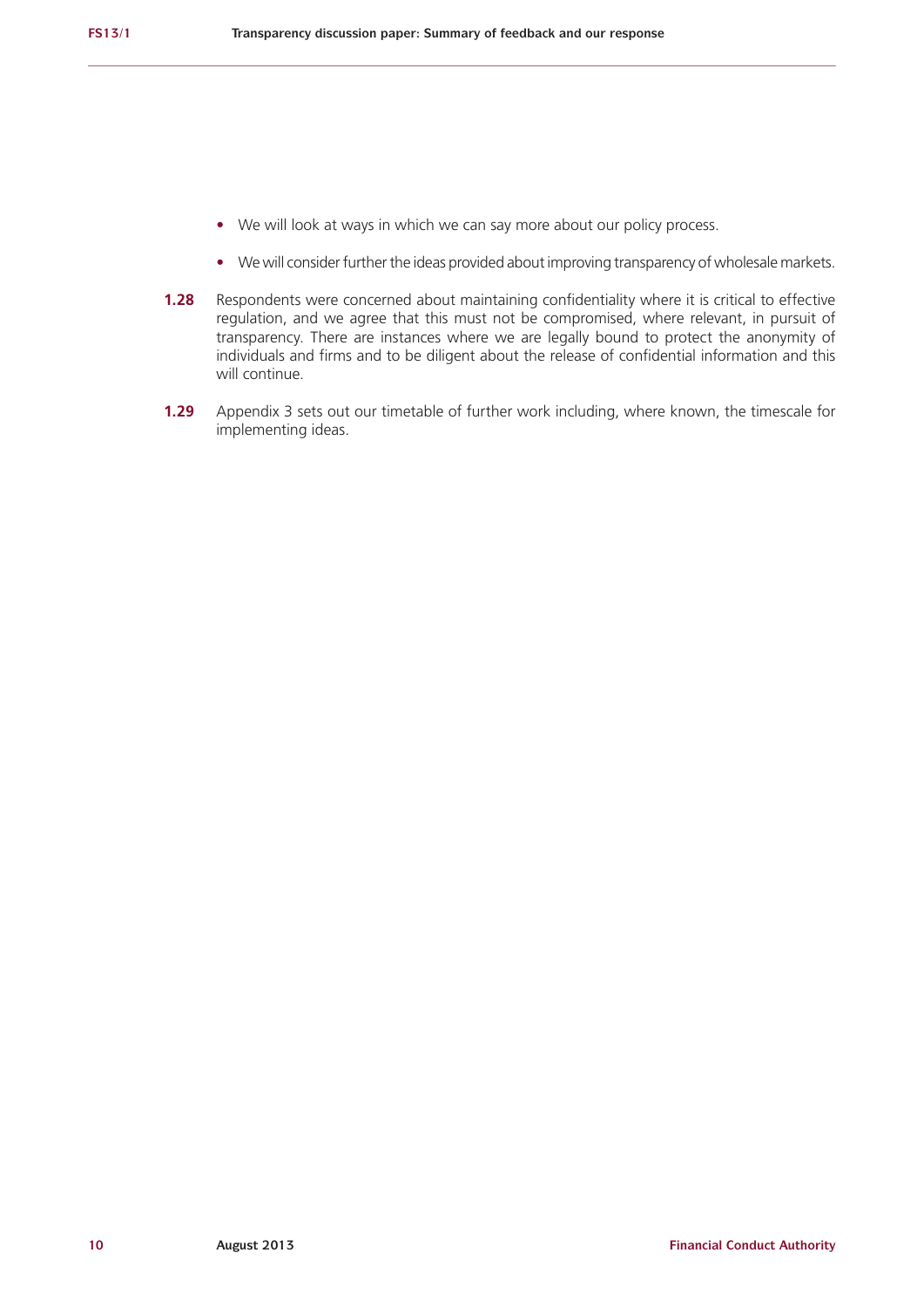### **Appendix 1 Summary of feedback to each idea and our response**

**1.** This appendix sets out summary feedback to each of the questions in the DP and our response.

#### **Whistleblowing: saying more about what we've been told and any action we have taken**

- **2.** Respondents supported our idea on whistleblowing but on the condition that confidentiality of the whistleblower will not be compromised. They said that any risk to confidentiality would outweigh the benefits of greater transparency.
- **3.** Firms and trade bodies were concerned that, if not handled correctly, greater transparency may act as a barrier to potential whistleblowers. A small number said this would only be effective if we have systems in place to ensure published information is accurate and that whistleblowers receive the updates they want.
- **4.** The information respondents said would be helpful to publish includes:
	- the number of whistleblowing incidents by firm type and sector
	- the type of issues raised
	- the number of incidents that are found not to be an issue
	- **•**  trends and themes
	- **•**  whether whistleblowers used internal procedures before they contacted the FCA
	- **•**  details of investigations
	- **•**  overview of action taken/proposed, and
	- **•**  evidence of improved consumer confidence.
- **5.** Consumer organisations and the Panels who responded to this idea suggested we could go further by:
	- looking at the prevalence of whistleblowing policies in financial services and issuing guidance to ensure consistency
	- **•**  requiring firms to report annually on the extent of internal whistleblowing, and
	- taking enforcement action where firms have inadequate whistleblowing policies in place.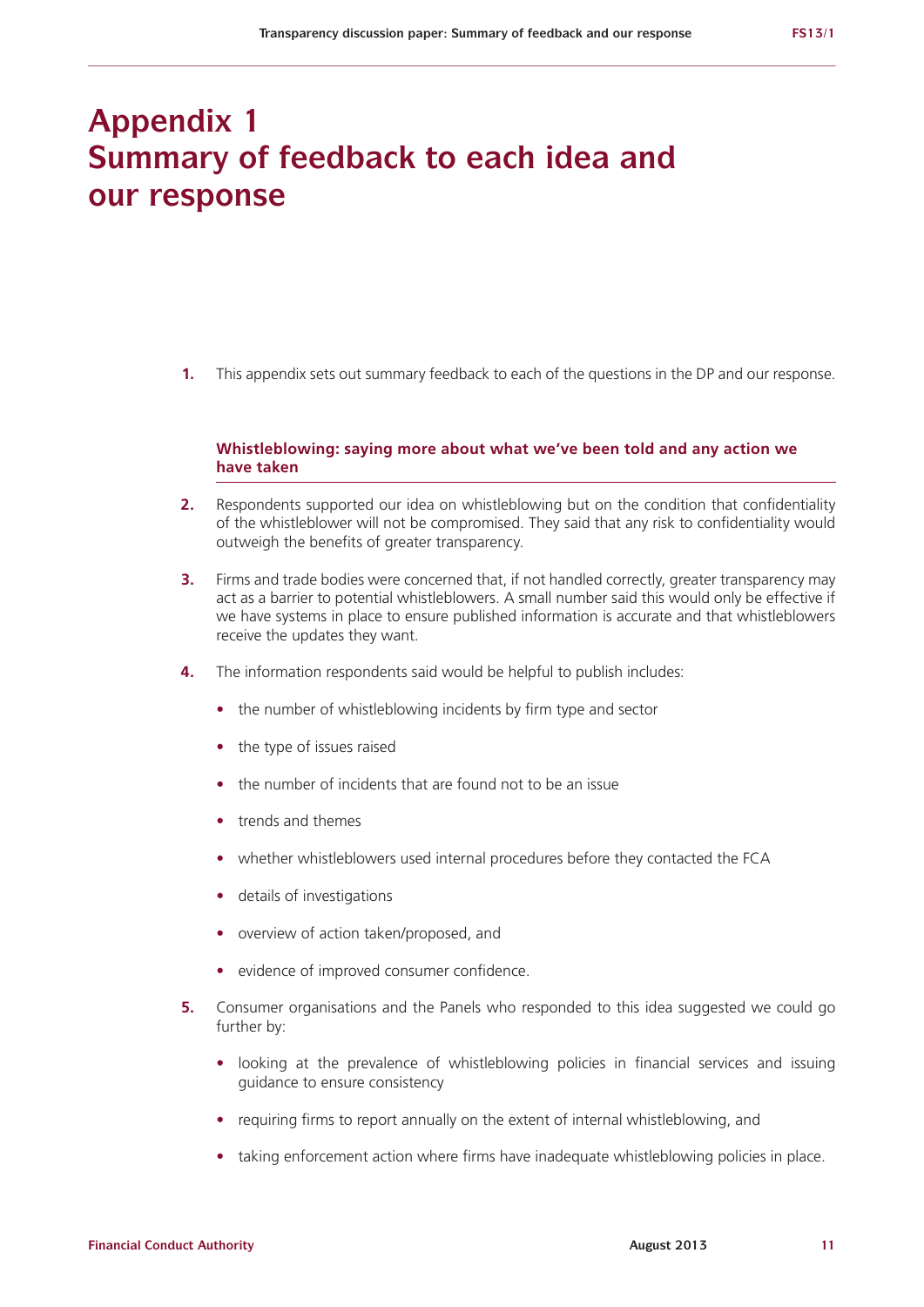We agree that confidentiality of the whistleblower is paramount. As we say in the DP, we will only contact those who agree to being contacted, via a secure point of contact. Any data we publish will not identify individual whistleblowers.

We acknowledge that we need to have systems and resources in place to implement this idea and to do so in a way that will not compromise the integrity of whistleblowing. We have started to review our current way of working and identify any changes that we will need to make to ensure whistleblowing data is fully recorded on our secure data management systems and that reports can be easily generated. We welcome the suggestions about which information it would be helpful to publish and will consider these further as part of this review.

We will look at how we currently liaise with whistleblowers and update our operating guidance so that we ask them whether they wish to be informed of any outcome; i.e. when enforcement action is taken. Where they do, subject to legal, regulatory and other constraints, we will ensure that this happens. There will be a role for our assurance functions to check whether we are adhering to these changes in practice.

The suggestions made to extend our work on whistleblowing to mandate firms to have policies in place would require new rules. We will consider these further. Before issuing new guidance or rules, we would need to gather further evidence of the costs and benefits of these ideas and to carry out a public consultation. Our work on whistleblowing will also need to take into account the recent report by the Parliamentary Commission on Banking Standards, Treasury recommendations and any other related projects.

#### **Publishing more about our enforcement activities**

- **6.** All respondents supported this idea in principle, saying they would find the information useful, especially information about themes and the reasons for focusing on particular issues. They said the main benefits in publishing this information would be a greater insight and understanding of our priorities, activities and the decisions we make to focus on particular issues and how these align to our statutory objectives. They also said that it would provide reassurance and has the potential to act as a credible deterrent.
- **7.** A small number of firms do not support our idea to publish more about feedback meetings and stress the need to maintain anonymity of those involved. They felt that we should avoid publishing information that might easily identify firms.
- **8.** Several respondents said that publishing figures without explanation or context would be of limited value and that doing so might result in information being misconstrued or misused by the media and other interested parties.
- **9.** In the DP, we said we could publish more about our work such as the average length and cost of investigations, our allocation of resource by sector and some of the challenges we face. Respondents said this would be helpful, but a small number said the average length and cost would be of limited value and that estimated and actual costs would provide better insight.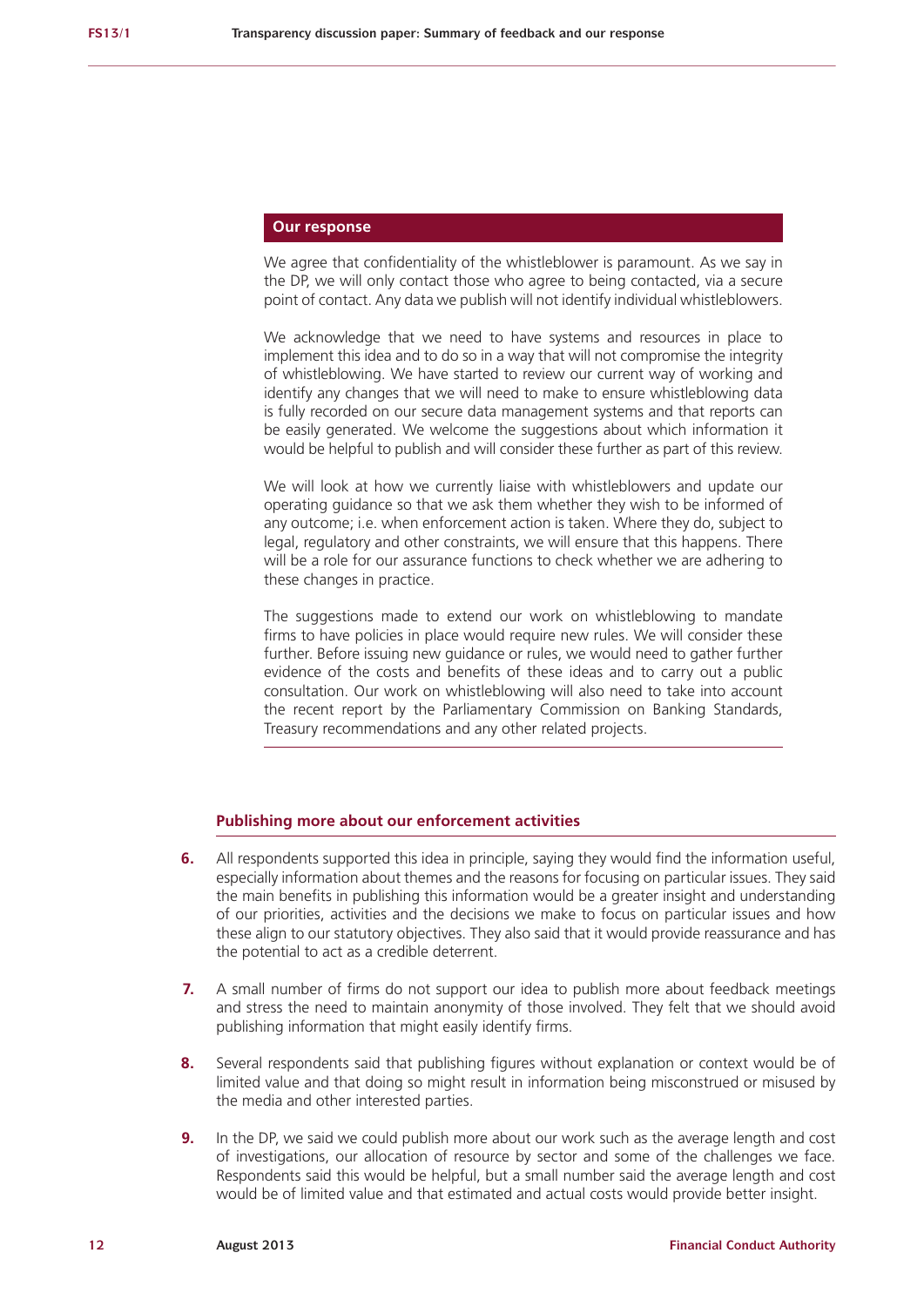- **10.** They suggested other information to publish including:
	- the number of referrals to enforcement
	- allocation of resource by sector and by type of activity
	- **•**  outcomes of each case, and
	- fine calculations and how fines compare to revenues of firms.
- **11.** One consumer organisation would like us to name firms and individuals that are subject to enforcement investigations.
- **12.** While respondents consider the enhanced performance account is a good idea, one respondent would like us to review the document to ensure that adding more information does not make it difficult to follow, and another would like us to consider other ways of communicating, for example, through *Dear CEO* letters i.e. when we write to firms' chief executives.

We think that expanding the annual enforcement performance account in the way we suggested in the DP may help our stakeholders gain a better understanding of the work we do and the decisions we make. As we said in the DP, there are a number of factors that we must consider when pursuing enforcement action – which means it is difficult to compare cases easily. We will try, where possible, to publish contextualised information and provide explanations to try to mitigate the risk that information is misconstrued or misused.

Since publishing the DP, we have been working on identifying those performance measures that could be included in the enhanced performance account. Our Annual Enforcement Performance Account, published in July 2013, took account of some of the changes suggested in the DP and those suggested by respondents to the consultation<sup>5</sup>. We will continue to consider the feedback from respondents about the information they would find useful and will consider this when compiling our next Annual Performance Account in July 2014.

#### **Publishing more about our supervisory activities**

- **13.** Respondents said this would be helpful and agreed that the benefits may outweigh the costs or potential unintended consequences. Most respondents also felt we could go further.
- **14.** Learning more about our supervisory activities and supervisory approach is important to respondents who said it would give them a good point of reference and better insight into how we carry out our work and prioritise activities. A minority expressed reservations about how much value this would add. One said that it should be taken forward only if the benefits

<sup>5</sup> You can find this on our website: TO BE INSERTED ONCE KNOWN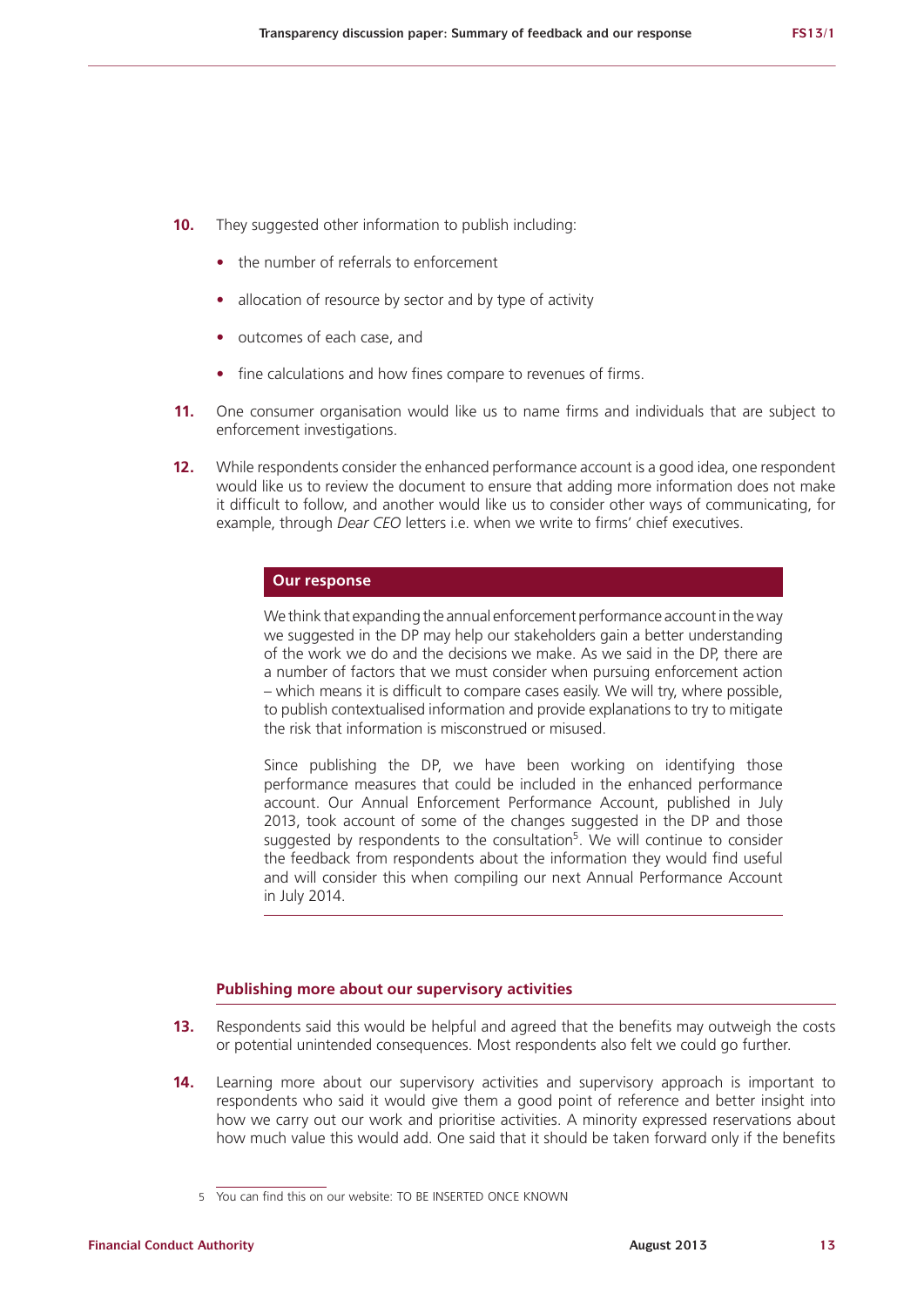outweigh the cost of producing the information; another said that it might lead to firms focusing on areas that do not represent risks for them.

- **15.** Additional information respondents said we should publish includes:
	- an assessment of the effectiveness of supervisory actions
	- **•**  details of our horizon scanning and how we identify areas of focus
	- resource allocation by sector
	- average cost and length of thematic reviews
	- **•**  staff time (hours) spent with firms, and
	- **•**  regional breakdown of supervisory activity.
- **16.** Saying more about section 166 reviews is important to a number of respondents. Firms, trade bodies and consumer organisations requested that we go further than publishing cost information and say more about:
	- how we decide to commission a section 166 review and the evidence we use in making these decisions
	- how we commission section 166 reviews, including the rationale for using externally commissioned resources
	- the number of section 166 reviews per year, and
	- the outcomes of section 166 investigations.
- **17.** Firms and trade bodies who responded expressed concern about the additional cost to firms of section 166 reviews. They said that if the FCA is going to commission more of these than the FSA did, then it would be helpful to have more information about their use.

#### **Our response**

We already publish information about supervisory activity and outcomes and we agree that we can go further. We will now take forward the proposals we set out in the DP and in doing so, we will examine whether we can expand these to include the information respondents said they would find helpful.

We tend to focus on outcomes of what our supervisory work has achieved and we will look to add to this by publishing aggregate information on the effectiveness of our actions. Similarly, we could publish aggregate information about our resource allocation by sector and we may be able to publish the percentage of time our supervisors spend at firms across the various categories. Publishing the average cost and length of thematic reviews may be misleading given the different nature of each review. We will look at this in more detail and consider what we could publish e.g. time taken on specific activities or phases of the review rather than the whole review.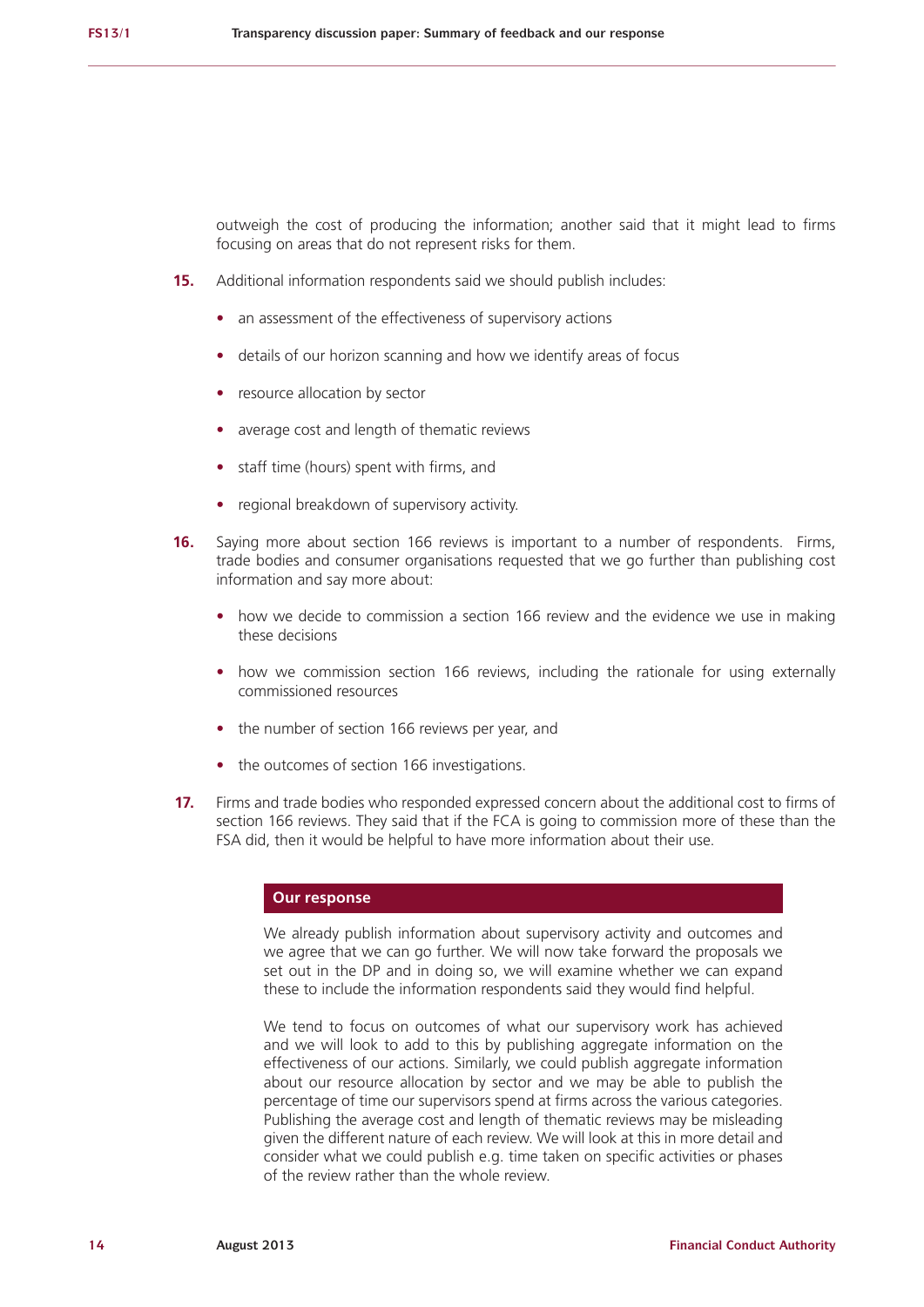We do not record supervisory activity by region. But we may be able to say in which areas of the UK we have hosted firm specific or general communications events.

Our annual *Risk Outlook* report sets out how we horizon scan and identify our areas of focus. Our *Business Plan* also does this but in less detail.

We understand respondents' interest in section 166 reviews. Once a quarter, we publish on our website the number of Skilled Person Reviews commissioned by business type. We also publish the total costs, highest and lowest costs and other relevant cost information once a year. In the past, we received many FOIA requests asking for this information and since we have published it routinely, the number of requests has dropped significantly.

Our Handbook sets out the factors that supervisors consider when deciding to use a Skilled Person Report and details of the appointment process including what we consider when approving or appointing a skilled person. It includes examples of when we might use the tool, including circumstances when we might directly contract resources.

Given the nature of s166 reviews, making a further statement about the issues we identify and evidence we use in making decisions to commission a review would be very general. Every review is different and driven by different circumstances; by their very nature, they are firm specific and we are unable, under section 348 of FSMA, to publish this information on a firm-by-firm basis. We also believe this information, even in aggregate, would be of little value given the specific nature of each review and each firm's circumstances.

In a similar way, the outcomes of reviews vary in each case and we cannot publish the outcomes of individual cases due to confidentiality restrictions. We think publishing a report on aggregate outcomes would provide very little insight.

We note firms and trade bodies are concerned that we will commission more s166 reviews than the FSA and that this will lead to increased costs for firms. We believe it is a more efficient use of our limited supervisory resource to require firms to commission and pay for the s166 review of areas of concern we identify within their business. By adopting this approach, the cost of the review work is paid for by the firm where the issues exist, whereas if we were to use FCA staff to carry out these reviews the cost would be borne across the whole industry – which we do not believe is a fair and equitable use of our limited resources.

We cannot predict on an annual basis, how many reviews will be required as they are driven by practices and behaviours we find in firms. We identify the need to commission a review through our ongoing work with firms and we will only use this tool where we have been given cause to do so.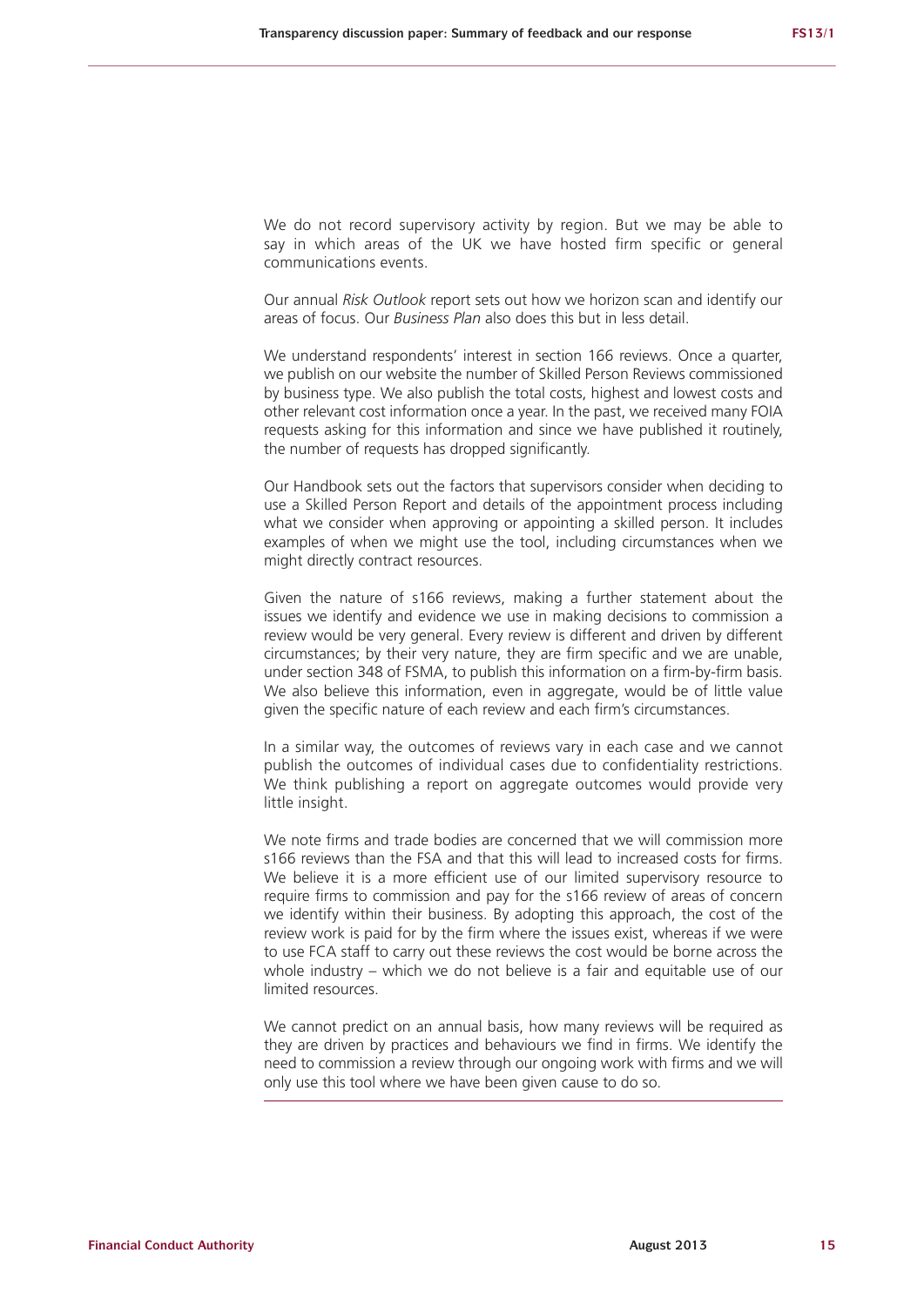#### **Transparency of our authorisations process**

- **18.** Overall, respondents supported this idea and said it would be helpful. They said it would assist firms by enhancing their understanding of the authorisations process and the time it takes, and our expectations of them. They told us which information would be most helpful and provided suggestions about how we could improve the idea.
- **19.** In the DP, we proposed to publish in anonymous, aggregated form the average length of time it takes to authorise firms in the context of the statutory time limit for dealing with applications, and to split this by sector and regulatory activity. Views were mixed about the value of publishing the average length of time taken. Suggestions for alternatives included the distribution of time taken for different types of application, and the actual time taken. Publishing the reasons for any delays was felt to be important.
- **20.** Respondents agreed that publishing the broad reasons for withdrawals from the authorisations process and for refusals would help new entrants understand our process better. There were some concerns about firms being identified and information being published without contextual information.
- **21.** It was suggested that we could further enhance the authorisations process by clearly stating our requirements of firms. A number of respondents felt the proposed publication should be extended to cover all authorisations including Approved Persons.

#### **Our response**

As we said in the DP, we think we could publish more information to help stakeholders understand the processes we operate and the authorisation outcomes we are seeking to achieve.

We are currently reviewing our existing reporting of authorisations performance information and working to identify information that stakeholders might find helpful. We will consider respondents' feedback about publishing the average time for applications and their suggestions to expand the published performance information to include the approved person's process.

We expect to complete this and publish enhanced information about our authorisations processes in early 2014.

#### **Transparency of our thematic reviews and early intervention**

- **22.** There was strong support for this idea among most respondents; however, some expressed reservations about the consequences of publishing this information, including that it might lead to rules being set outside of the Handbook, and that third parties might use it for potential gain. A few firms felt that there was potential for the information to be misunderstood and asked how helpful it might be for consumers.
- **23.** Respondents expressed strong views about the timing of publications and engagement and communication with industry.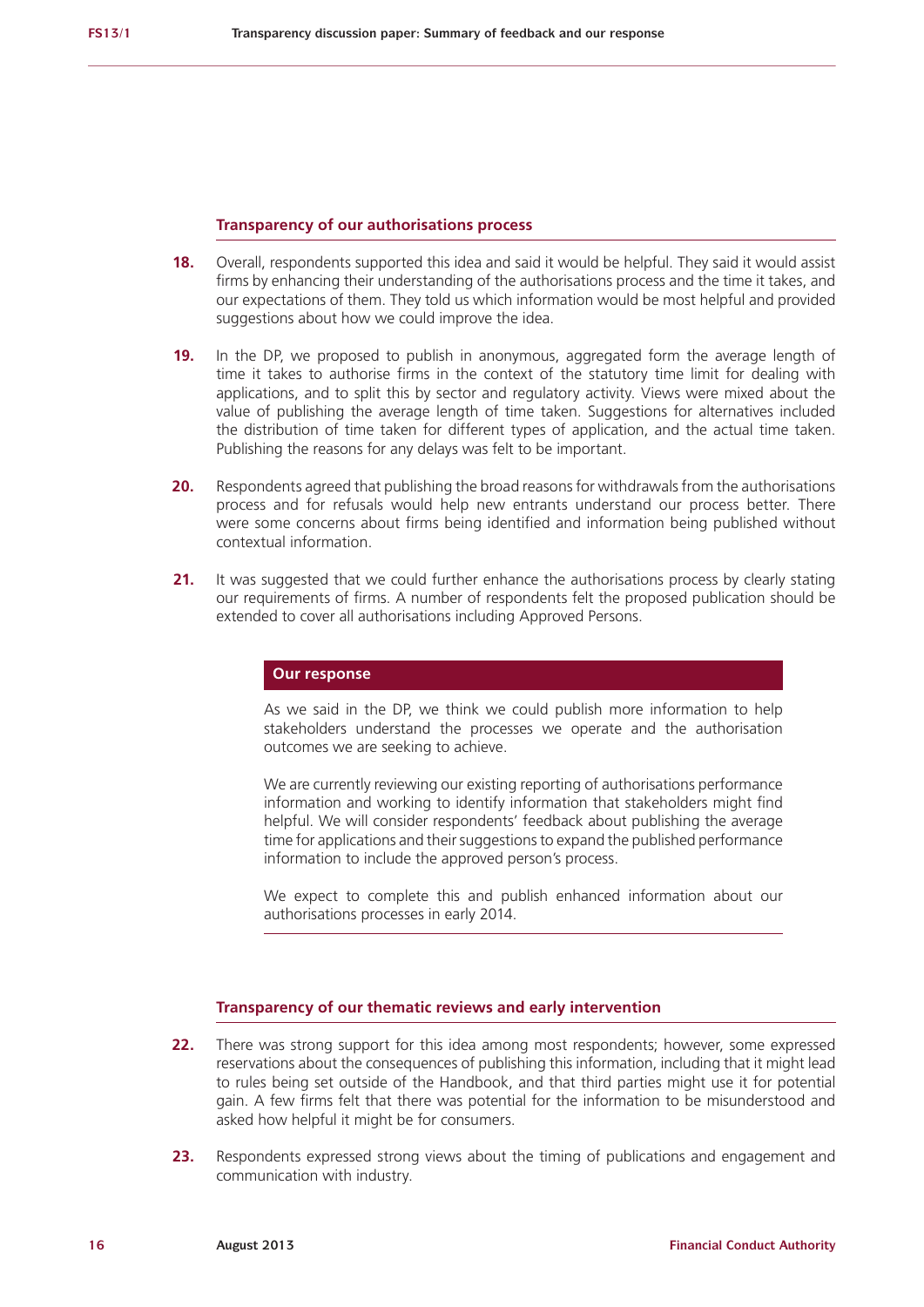- **24.** Knowing more about our thematic reviews at an earlier stage was felt to be most useful with several respondents commenting that timeliness of publication is critical. There was criticism about the time it has taken us previously to issue findings of thematic projects and one suggestion that where new guidance is required, we should publish the thematic findings first and indicate that guidance will follow, rather than wait until the guidance is ready to publish both.
- **25.** It was suggested that increased engagement with industry as a means of gathering practical knowledge, before and during thematic projects, would be beneficial.
- **26.** Firms and trade bodies were keen that we consider communicating findings of our thematic work in a different way. They said we could do this by publishing frequently asked questions and answers about specific projects, and hosting road shows that they could attend to discuss specific issues. Being consistent in approach and ensuring communications on thematic work are sector specific were also said to be important.
- **27.** As with the other ideas, there were also concerns about maintaining anonymity. Respondents said that we should be particularly cautious to ensure publications do not easily identify firms by their size and customer base; aggregating the results was considered essential.
- **28.** We asked what information respondents would like to be made available. For each thematic project, they said that we should publish:
	- background risks identified, relevant rules
	- **•**  objectives and scope
	- methodology and timescales
	- **•**  data collected
	- **•**  findings
	- action taken or proposed
	- our expectations of actions firms should take
	- outcomes, and
	- examples of good and poor practice.

We are encouraged by respondents' enthusiasm for this proposal. We would like to reassure respondents that publishing this information will not lead to rules (including the Principles of Business) being set outside of the Handbook. We do not always know at the start of a thematic review whether guidance will be needed. We agree that we should always be clear whether we intend to develop and publish guidance and when. If we do find that new rules or guidance is needed then, when developing these, we must follow our existing policy framework.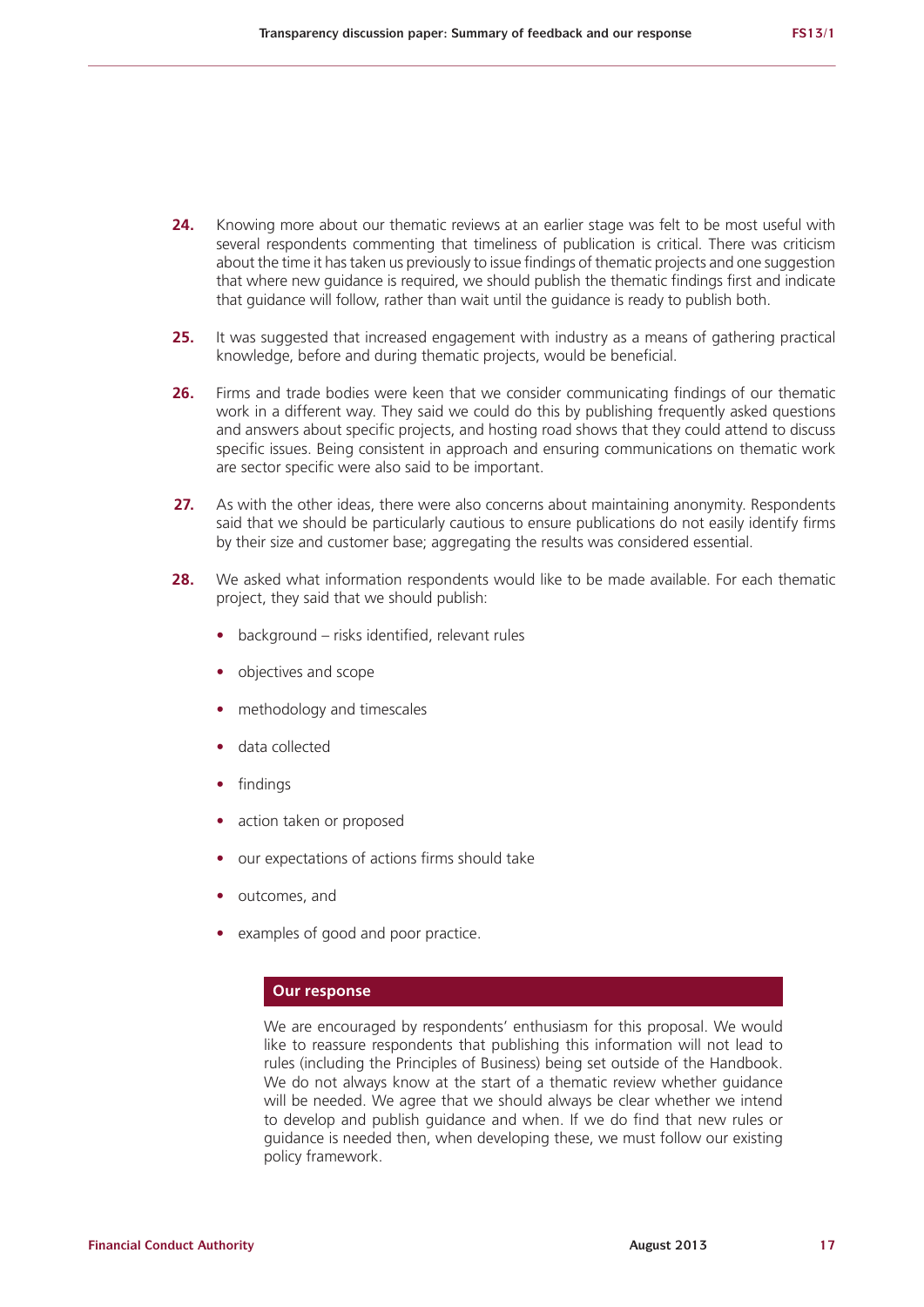As part of our commitment to be more open, we intend to engage more with firms, trade bodies, practitioner panels and other stakeholders when we start new thematic work on issues and products. We have started to review our approach to how and when we communicate with industry about the problems we are investigating, and how we intend to carry out the work.

As examples of our changing approach, we held a roundtable with all trade bodies to update them on an online tool we will be using for the financial incentives products and to discuss the direction of the finalised guidance. We also held an event for firms involved in motor legal expenses insurance to present the findings of the review and the outcomes of our consumer research before we published the results.

There are instances where we cannot say very much or communicate widely with stakeholders in advance, because of market sensitivity. Bearing this in mind, we may need to tailor our communications approach to individual thematic reviews and be guided by the issues and sector affected.

To date, we have focused our review on methods of communication and hope that over time our stakeholders will feel we are being consistent. As part of our review, we will consider respondents' suggestions that we should publish frequently asked questions and answers and host roadshows and will look at how we might do this on a routine basis.

We recognise from the responses that there is key information about thematic projects that stakeholders would like us to publish and we will consider these. We always endeavour to maintain firms' confidentiality and to publish information in aggregate.

We are also keen to say more about early intervention and we are currently working on this.

#### **Transparency of the redress process**

- **29.** Views were divided about the proposal to publish, with consent, how much a firm has paid out in redress and to disclose more details about the redress scheme in the public notice. Consumer organisations supported the idea and while a small number of trade bodies and firms also supported it, most did not.
- **30.** Given the voluntary nature of disclosure, there is considerable scepticism about how useful this information might be. Respondents requested greater clarity about the rationale for publishing redress information and the definitions of redress.
- **31.** Some respondents were concerned that by agreeing to us publishing this information, firms may be affected disproportionately and reputations damaged. Some felt that the information could be misleading, cause unnecessary concerns among consumers and, if misunderstood, may negatively influence consumer confidence in unaffected markets.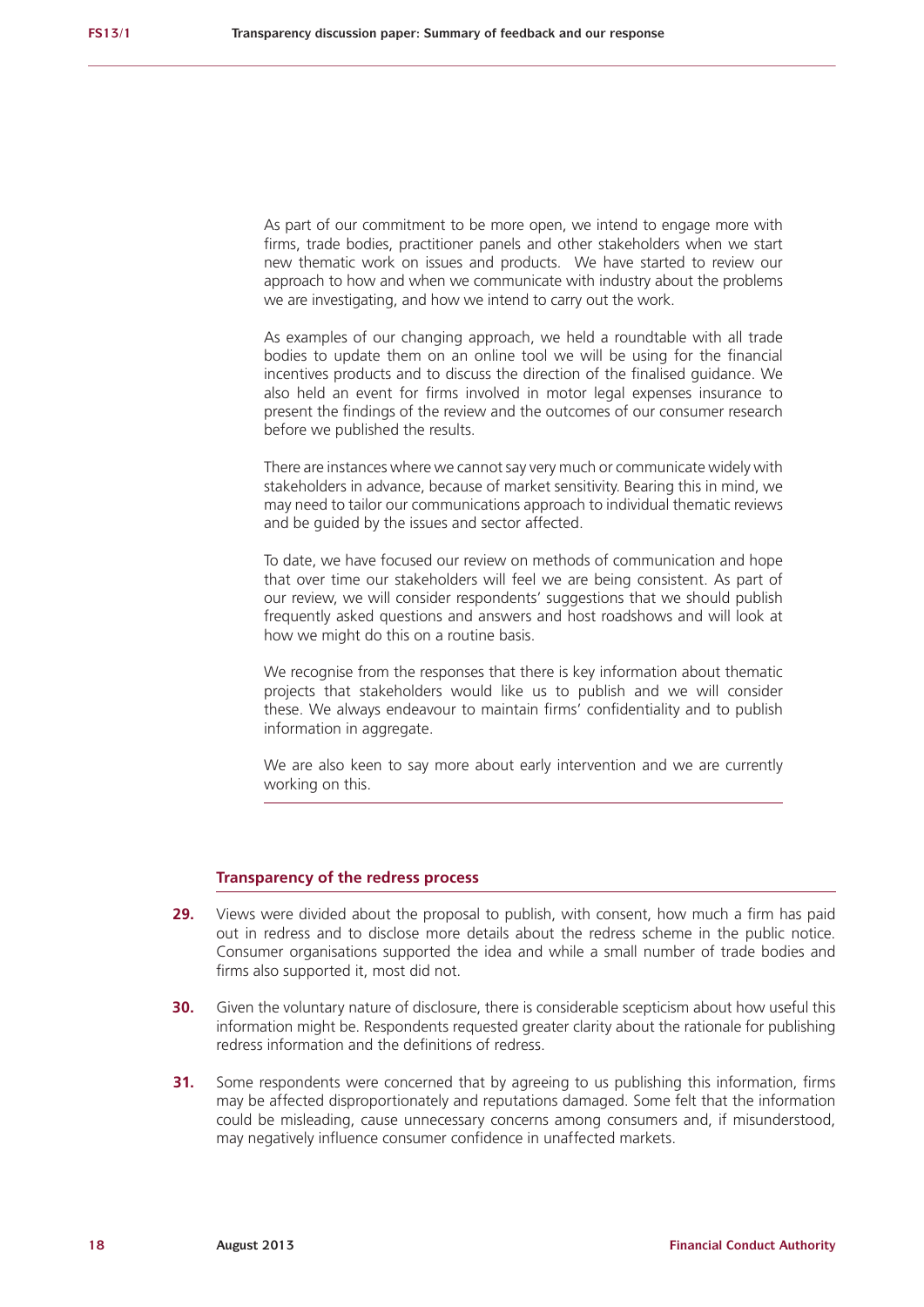- **32.** Those who support the proposal said it has the potential to inform consumers about the scale of an issue, incentivise firms to change their behaviours and to motivate them to remedy situations more quickly.
- **33.** Respondents said that if we do publish this information it must be contextualised and we should publish the principles behind the redress payments as well as the amounts.
- **34.** They suggested we publish:
	- a description of the scale and nature of redress payments
	- **•**  details of instructions we provide firms
	- **•**  redress calculation
	- **•**  number of payments made
	- **•**  discounts and reasons for discounts, and
	- total number of redress payments as proportion of a firm's customer base.
- **35.** A number of respondents said publishing a description about the nature of redress payment was important, in order to distinguish between payments made voluntarily, or payments made as the result of an enforcement investigation.

We said in the DP that where there is redress as the result of a settlement in an enforcement case, we would intend to disclose more details about the redress scheme in the public notice and that we would expect full openness on redress as part of any future agreements. We intend to proceed with this idea.

Where redress is not the result of an enforcement case, we understand the concerns raised about publishing this information by voluntary undertaking, particularly the concern that some firms may openly publish, or give us consent to publish, the details about how much they pay out and others may not. We hope that by encouraging firms to publish this information it will help us to get the best deal for the majority of consumers as quickly as possible and in the best way. We would expect firms to share this objective; we see it as a clear demonstration to consumers that firms have them at the focus of their business and that they wish to be transparent about the payment of redress when things go wrong.

Before proceeding further with publishing redress information that is not the result of an enforcement case, we will undertake further work to establish the most cost efficient and effective way of doing so and weighing that up against the potential benefits. We wish to ensure that while the approach implemented provides a degree of transparency for consumers, it would not result in significant costs to our organisation, for example, by having to put in place significant dedicated resource to monitor the publication and updating of the redress information on a firm's website.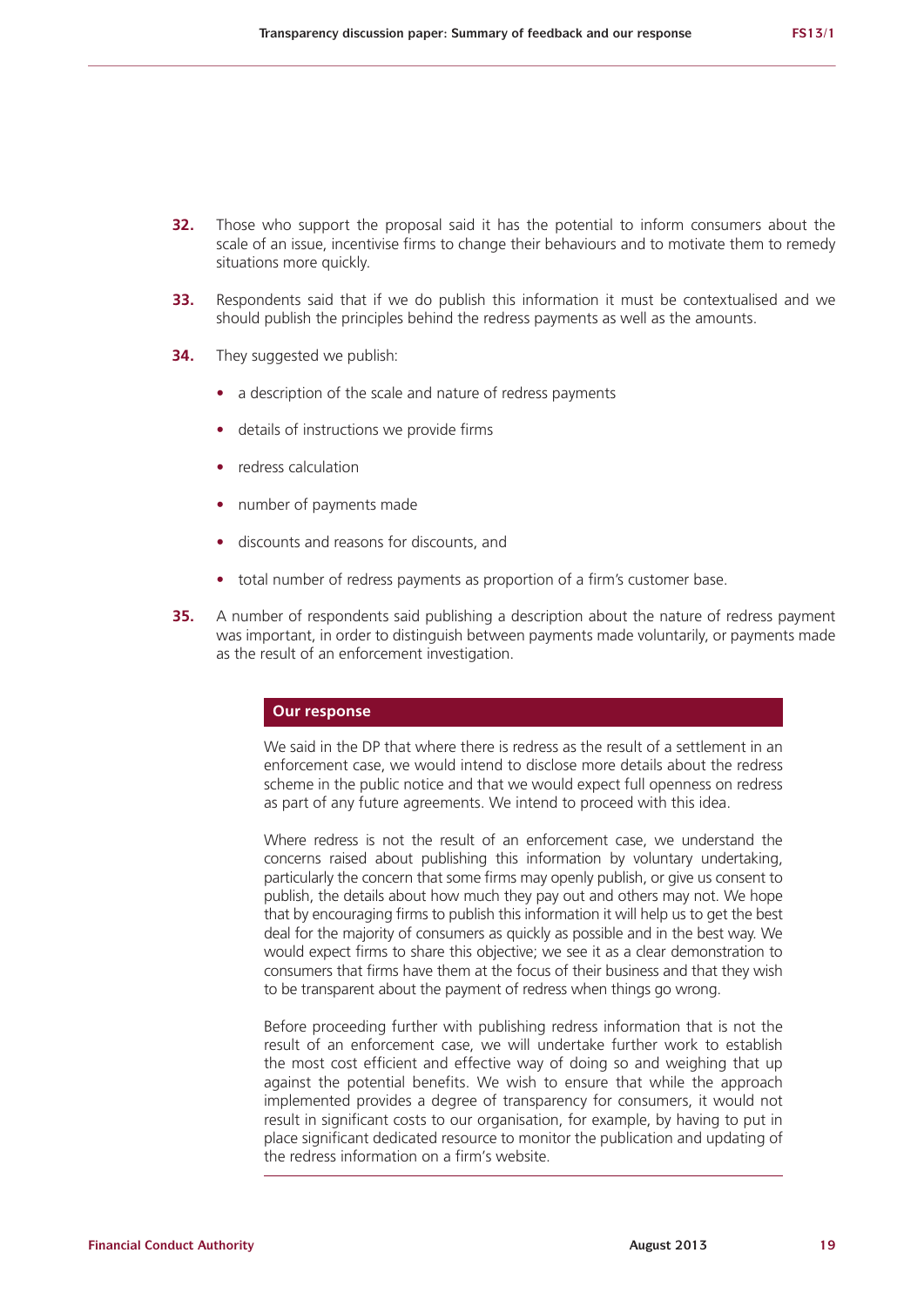#### **Improved transparency of the annuity market**

- **36.** Views are divided about our proposal to improve transparency in the annuity market. Consumer organisations, independent Panels and individual respondents support it; while firms and trade bodies are split. We received many substantive responses received about this and set out the main points here.
- **37.** Those who indicated support for the idea emphasised that greater transparency could help to mitigate the losses from not shopping around, yet those who do not support the idea said that the main obstacle to shopping around is consumer inertia, which they say transparency will not change. There were suggestions that in assessing this further, we should draw on our behavioural economics work.
- **38.** Many felt that improving consumers' ability to compare products is a good idea. Several said that consumers are often unaware that they are able to take the open market option, so clear data on take up would be useful. There were suggestions that consumers should also be encouraged to seek advice so that they could consider all options available to them.
- **39.** We asked what information would be helpful and respondents suggested clear, regularly updated tables showing annuities rates and data on retention rates.
- **40.** A small number of respondents agreed that transparency of the annuity market could be improved but were uncertain whether we should have a role in this and what that role should be. They suggested that we should work with others, including the Association of British Insurers (ABI) and the Pension Income Choice Associations (PICA), who are doing work in this area.
- **41.** Several respondents referred to the ABI's Code of Conduct on Retirement Choices. They suggested that we assess the effectiveness of this before deciding whether further work is needed. Views were divided, however, about whether the Code goes far enough to ensure firms act appropriately across the whole industry and across the full range of pension products.
- **42.** There was a strong message from firms and trade bodies that we should not over simplify the annuities market and that any initiative to improve transparency should first seek to understand the complexity of annuities. Consumer education was also considered to be a factor and a small number of respondents suggested we work with our partners, including the Money Advice Service, and focus on this rather than on the publication of annuity rates.

#### **Our response**

Many of the consumer groups' responses, and a number of industry responses, made clear that the process of buying an annuity can be difficult for consumers. Consumers are often unclear about what options are available and how to go about getting a good deal. They agreed that greater transparency could help.

However, other industry responses were less keen, preferring to focus on consumer inertia and identifying education as the solution. We do not accept that the inertia consumers may demonstrate is innate, nor do we think education alone can change outcomes.

We are aware that the ABI has taken a proactive lead in improving transparency around annuities, both through its Code and through its consultation on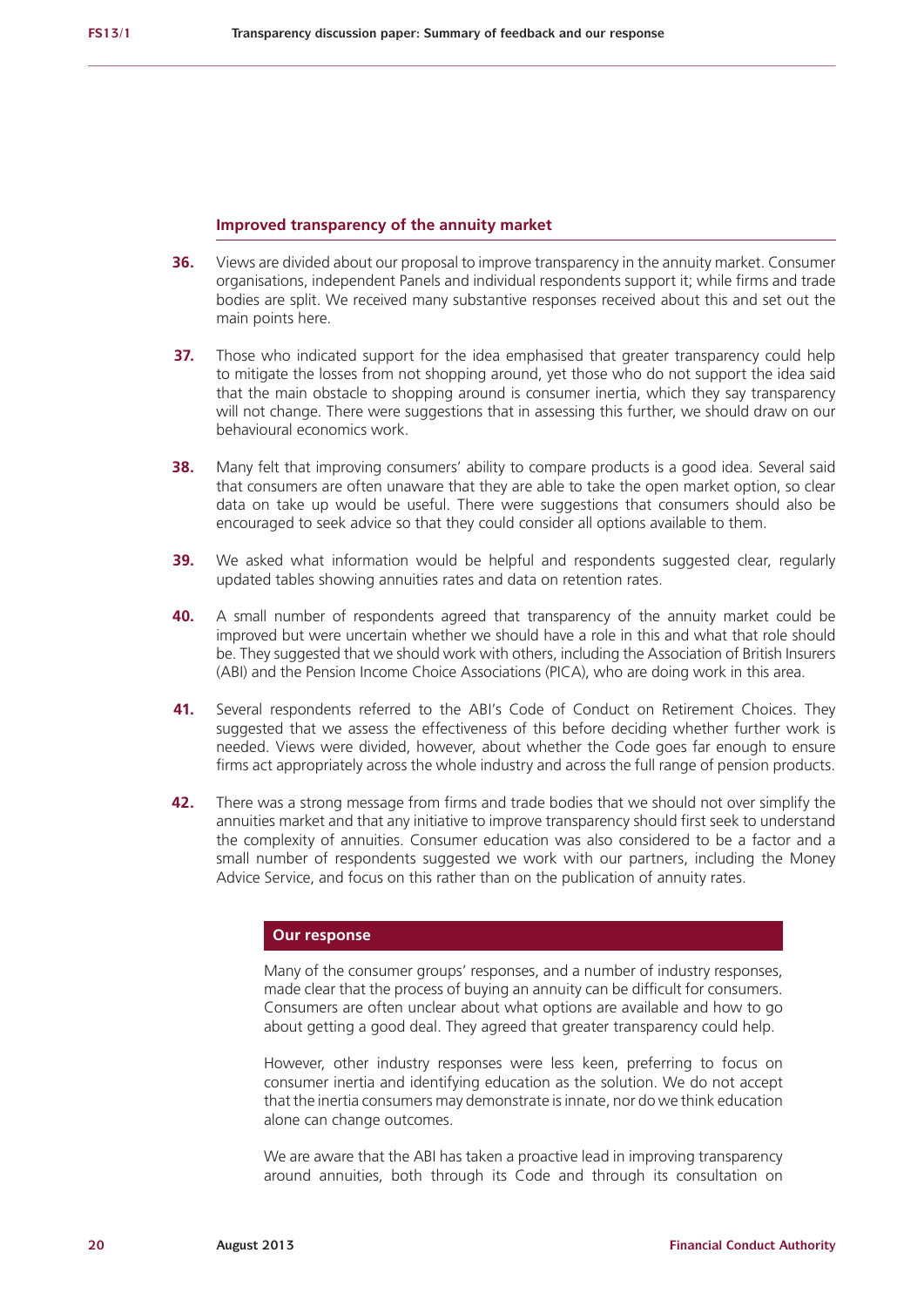annuity rate transparency. Some respondents suggested its work was sufficient or that we should monitor the progress of its work before intervening.

Equally, some responses suggested the Code does not go far enough as it does not cover the entire market and is not sufficiently enforced to deliver the outcomes intended. We are aware of the potential weaknesses of industry self-regulated codes. Without effective oversight, clear leadership and proactive enforcement against those firms who breach the rules, industry self-regulated codes can fail to achieve what they set out to do. We will monitor the ABI's work – both on improving the information given to consumers, but also their transparency initiative – to assess whether it meets consumer needs.

In the DP, we said we are independently undertaking our own review of annuities. We want to estimate the financial losses consumers might suffer as a result of purchasing an annuity from their existing pension provider rather than using the open market option, and whether particular firms pose greater risks to consumers. We are also conducting a high-level assessment of the profitability of new annuity business to understand whether profits in this market are high. Through this work, we are seeking to build a comprehensive picture of the market, and to establish whether further regulatory interventions could help consumers make the most of their income in retirement.

This work is complex but necessary in order to ensure any intervention we make is targeted appropriately. To support this work, in July we issued information requests to annuity providers. We expect to report on our findings early next year. The findings will also inform any further work we intend to do.

We intend to invite representatives from industry and consumer organisations to participate in a roundtable on transparency in the annuity market. We will feed back the initial results from the thematic review, and discuss what further work may be required from us or stakeholders, to ensure we are maximising the consumer experience.

If this work does lead to new rules on firms, these would be developed in line with our policy framework. We would consult on the issue so stakeholders would have another opportunity to provide input.

#### **Publication of claims data on insurance products**

- **43.** Views were divided among respondents. Firms and trade bodies were mostly sceptical about this idea. Most disagreed with our view that publishing claims data could make the market work better for consumers. A small number indicated support for the idea in principle, but had reservations about how it might work in practice; they said they would only support the use of specific matrices for specific products. Some firms said they already publish this data and supported the idea so that others would do the same.
- **44.** Several respondents urged that we do not oversimplify claims data, saying it is very complex and that any effort to publish claims data would be successful only if there are clear definitions to allow useful comparisons. They said we should define many aspects of claims including what a claim is and what a refusal is.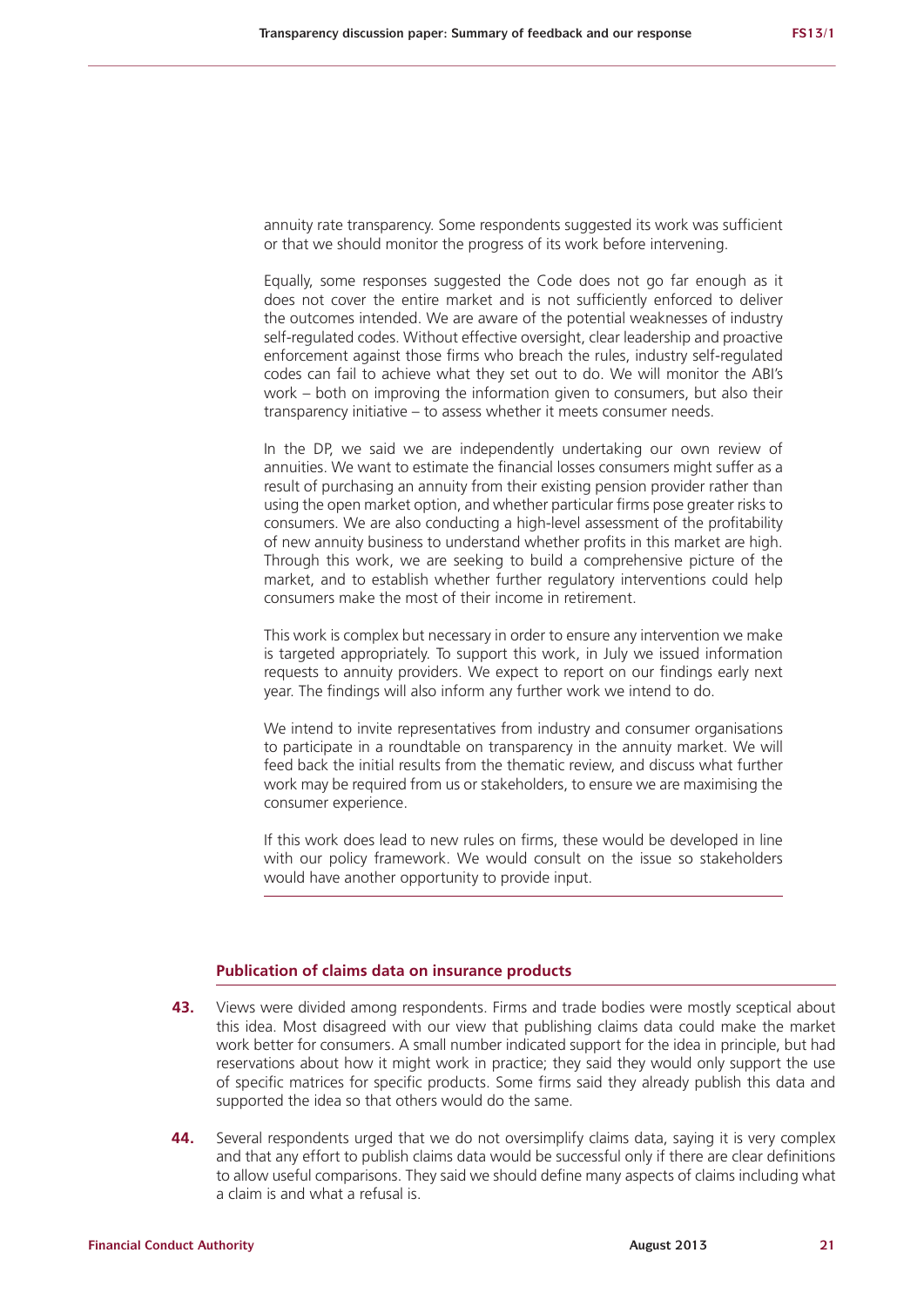- **45.** Overall, those who were sceptical about this idea said that we must carry out a considerable amount of further research. In the DP, we made suggestions about which data could be published and we received detailed responses about each of them including how feasible it would be to gather the data as well as suggestions for alternatives. Overall, the feedback on these suggestions is mixed.
- **46.** Several respondents suggested that we should work closely with industry to understand what the issues are. If we decide to proceed with this idea, a small number suggested we should pilot the publication of data for one product and assess its effect on consumers.
- **47.** Some said that publishing claims data is just one aspect of quality and that publishing more about product design and customer satisfaction would help consumers make better choices for their specific circumstances.
- **48.** Those who were less keen on publishing claims data considered consumer education important. They said that education would offer an alternative approach to achieving the same outcome.

As with the annuities idea, responses to this were mixed – consumer organisations were positive and industry was divided. Some were strongly opposed, not accepting the premise that disclosure of any information around claims would be beneficial. However, there was some enthusiasm from certain parts of the industry, with some firms having committed to publishing such data themselves.

We are keen to pursue this idea. Complaints about insurance products are on the rise, they are more frequently being upheld in favour of the customer, and the large majority of such complaints are directly related to claims.

We believe transparency is likely to be beneficial in addressing the possibility that policy holders may be receiving poor customer service, facing unnecessary delays, or having perfectly valid claims unfairly declined – often at times of particular stress in their lives.

But there is plenty of work to do before we get to publication. Even those keen for us to proceed were quick to emphasise the need to get it right – the matrix, the sectors chosen and the contextualisation. We agree, and in the first instance, we will work with the ABI and others on ensuring that the definitions are clear and useful, and comparisons are viable. In their responses to the DP, the ABI and many of its members were keen to work with us to pilot the idea and we thank them for taking the initiative. We will ensure that ideas are tested and piloted appropriately.

We are also undertaking a thematic review looking at consumers' experiences of claiming and a market study looking at low value add-on general insurance (GI). The review into consumers' experiences will help to ensure we learn so that ultimately we measure, record and compare what is important to consumers at the point of claiming. The market study into low-value add-on GI will seek to better understand the market dynamics in those sub-sectors of the insurance market where we consider greater transparency could be most effective. The initial phases of both these pieces of work will complete in early 2014.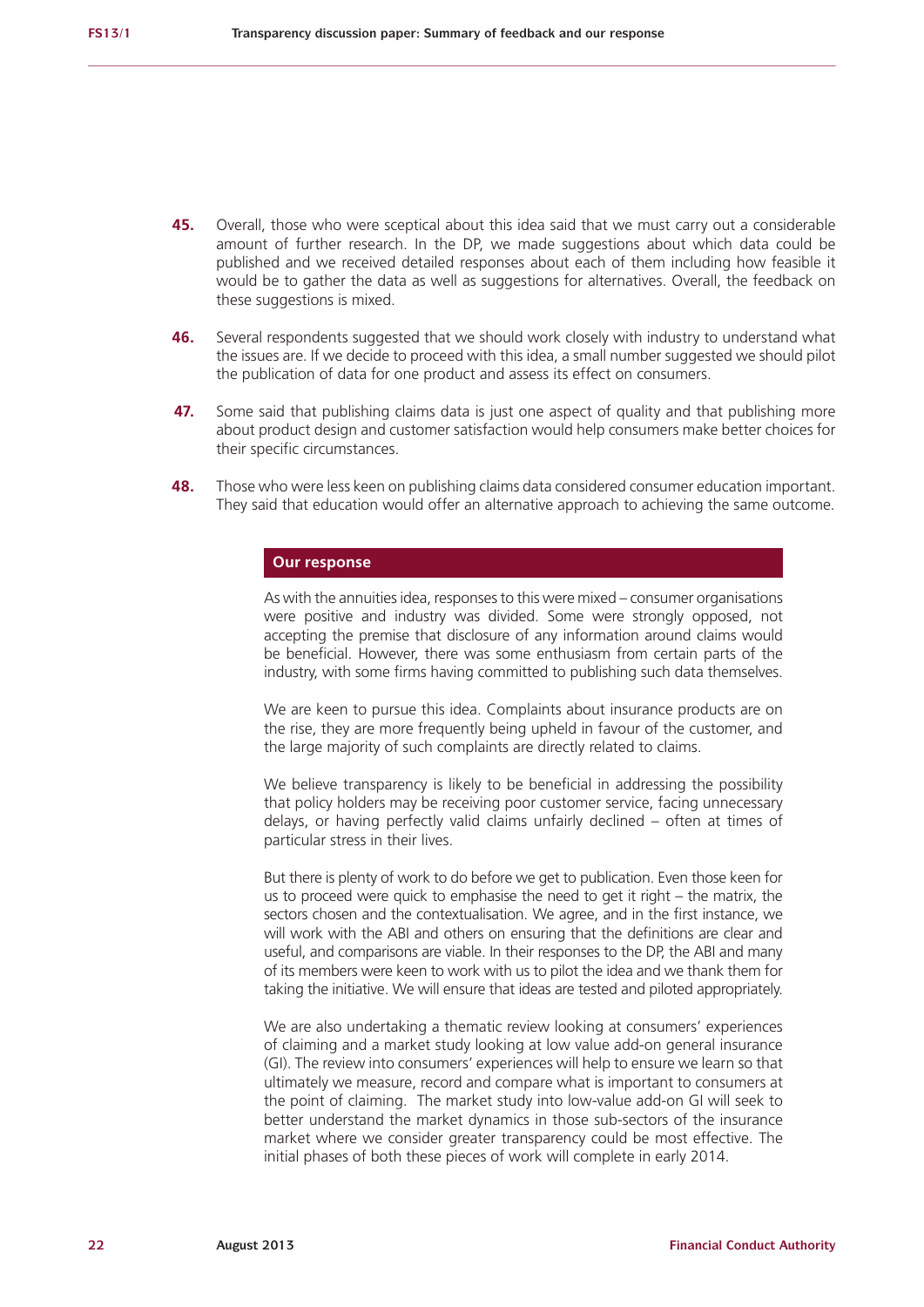We will then work with firms across the insurance sector and consumer groups to consider how best to benchmark claims data in a way that is accurate, meaningful to consumers and improves outcomes. In doing this we will take account of other factors including EEA passported firms and limitations to what we can do under MiFID.

#### **Contextualisation of complaints data**

- **49.** Responses about this idea were less detailed than those about annuities and claims data.
- **50.** Most respondents indicated that, in principle, contextualisation of complaints data would be helpful but several were not keen on a mandatory matrix. There were concerns about adopting a 'one size fits all' approach and the difficulties of agreeing a matrix, especially as previous attempts have been unsuccessful. Respondents appear split on whether the proposal will bring sufficient benefits relative to the costs involved and a small number said that enough had already been done in relation to complaints data.
- **51.** Those in favour provided suggestions about which matrices to use. A popular suggestion was that matrices should be set at 1,000 complaints and there should be different matrices for different types of complaint. A small number said that payment protection insurance (PPI) should be excluded. Some respondents suggested a more limited methodology e.g. complaints as a proportion of total number of accounts or only recording those complaints that are upheld.
- **52.** Respondents said we should consult further with industry in developing our approach further.

#### **Our response**

We are keen to pursue this idea and we will feed back to relevant stakeholders shortly on how we propose to take it forward. There are difficult questions about how to provide context for comparisons so that they are meaningful, accurate and easily comparable. But we think these can be overcome, if there is a genuine will amongst stakeholders to come up with workable solutions.

Following the review on the effectiveness of complaints data publication, we have a solid evidence base on what works and what doesn't. And we think now is the time to enhance the publication to ensure it sends appropriate messages to consumers and to industry itself about relative performance.

#### **New ideas**

- **53.** We were keen to hear further suggestions about transparency from our stakeholders.
- **54.** Respondents provided substantive ideas for how we could be more transparent as a regulator and about our regulatory activities. There were limited ideas about firm disclosure.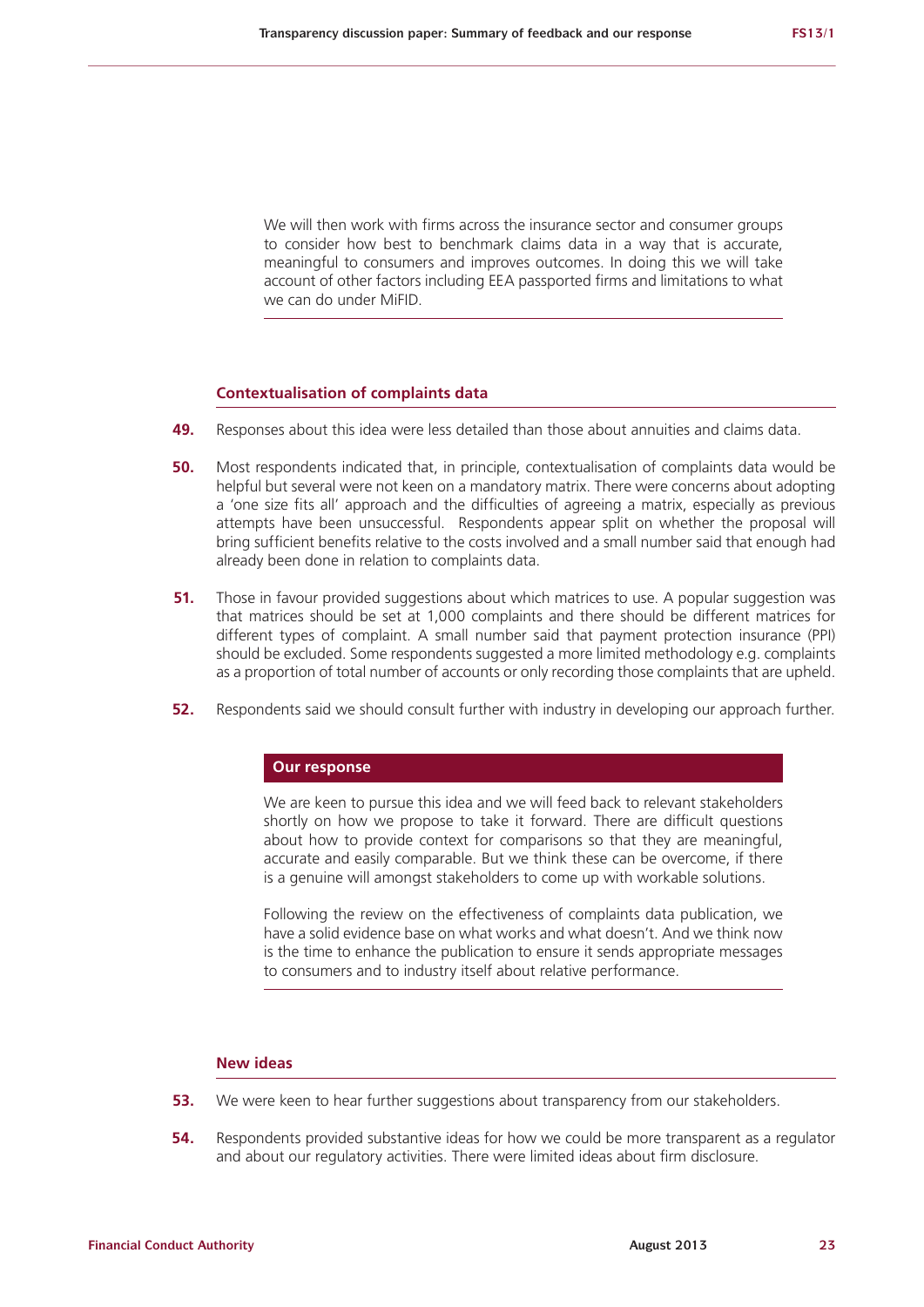- **55.** In addition to saying more about the use of section 166 powers (as described in paragraph 17 of this appendix), respondents made suggestions about the following:
	- **•**  *Policy process:* being more open about timetable for policy work and any changes.
	- **•**  *Governance and decision-making*: being more open about how we make decisions and publish more about what executive committees there are and their terms of reference.
	- **•**  *Value for money*: being more open about value for money of activities and how fees are used. Respondents were positive about our intention to publish a value for money strategy.
	- *Performance:* reporting on performance measures, outcomes and delivery against these.
	- **•**  *Wholesale markets*: making them more transparent, for example by mandating disclosure of conflicts of interest by asset management firms, having greater transparency of policies of institutional investors, and mandating disclosure of voting activities.

*Policy process –* we publish our policy milestones in our *Business Plan*. We will look at how we can build on this and further improve communications about our policy work.

*Governance and decision-making* – we agree with respondents' suggestion that we should publish more about our governance and decision-making. We established a new governance structure when we became the FCA. We are now reviewing this to assess how well it has been working in practice. Once this is complete, we will publish our new committee structure and a description of the roles and responsibilities of our executive committees on our website.

*Value for money* – we are currently developing our value for money strategy and will publish it later this year once it has been considered and approved by our Board.

*Performance* – we have been developing our approach to measuring performance against our statutory objectives. It has been shaped by executive and Board-level discussions and by market research interviews with external stakeholders. We have translated our statutory objectives into outcomes and indicators, against which performance can be measured. We are now working to identify the information sources we need to measure the FCA's performance. In many cases, this means looking at what industry uses to measure elements of its performance. We will shortly publish our approach to performance on our website.

*Wholesale markets –* we welcome the specific ideas that we received about improving transparency in the wholesale markets. We will consider each of these ideas in turn and will provide a further update on whether and how we might take these ideas forward later this year.

**56.** As well as the specific suggestions above, respondents made a number of other points.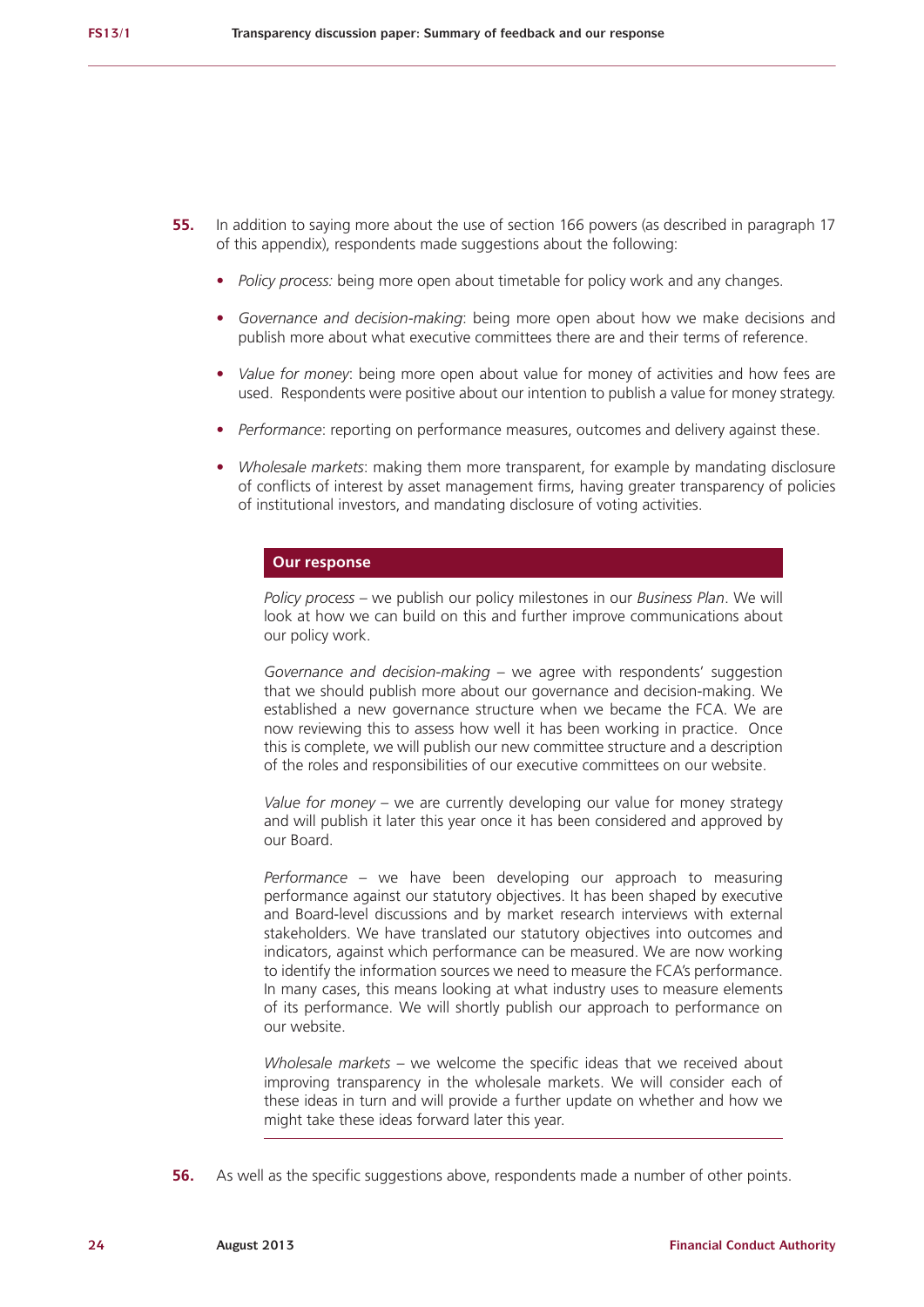- **57.** They told us that contextualisation is critical and that all published data, including data that we publish needs to be contextualised, in order to be meaningful and helpful for the audience.
- **58.** In pursuing transparency, many respondents were keen that we review our communications approach and consider targeted communications that draw out messages that are relevant to the audience. They said that greater engagement with industry would be welcome and asked that we consider carrying out more roadshows, publishing more frequently asked questions and answers on individual topics and continue to use speeches to convey high level messages. They requested that we do not rely on our website as the main method of communication. Several said it is not easy to find information on our website.
- **59.** Respondents commented heavily on the presentation of information related to each of the ideas set out in the DP. They also made general points about presentation. Some said that a significant improvement would be to make information more widely accessible to the public while others said that like communications, it would be more effective to tailor information to certain audiences.
- **60.** A small number of respondents talked about the European Union and the need to ensure that any transparency initiatives do not conflict with EU policy or rules. They also requested that we are more transparent about our engagement with the EU.

*Contextualisation*: we agree that providing explanations about published data is important and will consider this when preparing new publications. In developing our data strategy we are considering how best we use the data we hold and what we could publish in aggregate form.

*Our communications approach*: we are continually seeking to improve the way we communicate and to work with our stakeholders to understand their needs. We will therefore take account of the feedback we have been given.

*Keeping abreast of EU Rules*: it is vital that any initiative we produce in the UK does not contradict rules emanating from the EU, for example, on rules for product disclosure. We will remain abreast of any developments through our existing channels and as part of assessing any initiative, we will consider what proposals are likely to emanate from the EU.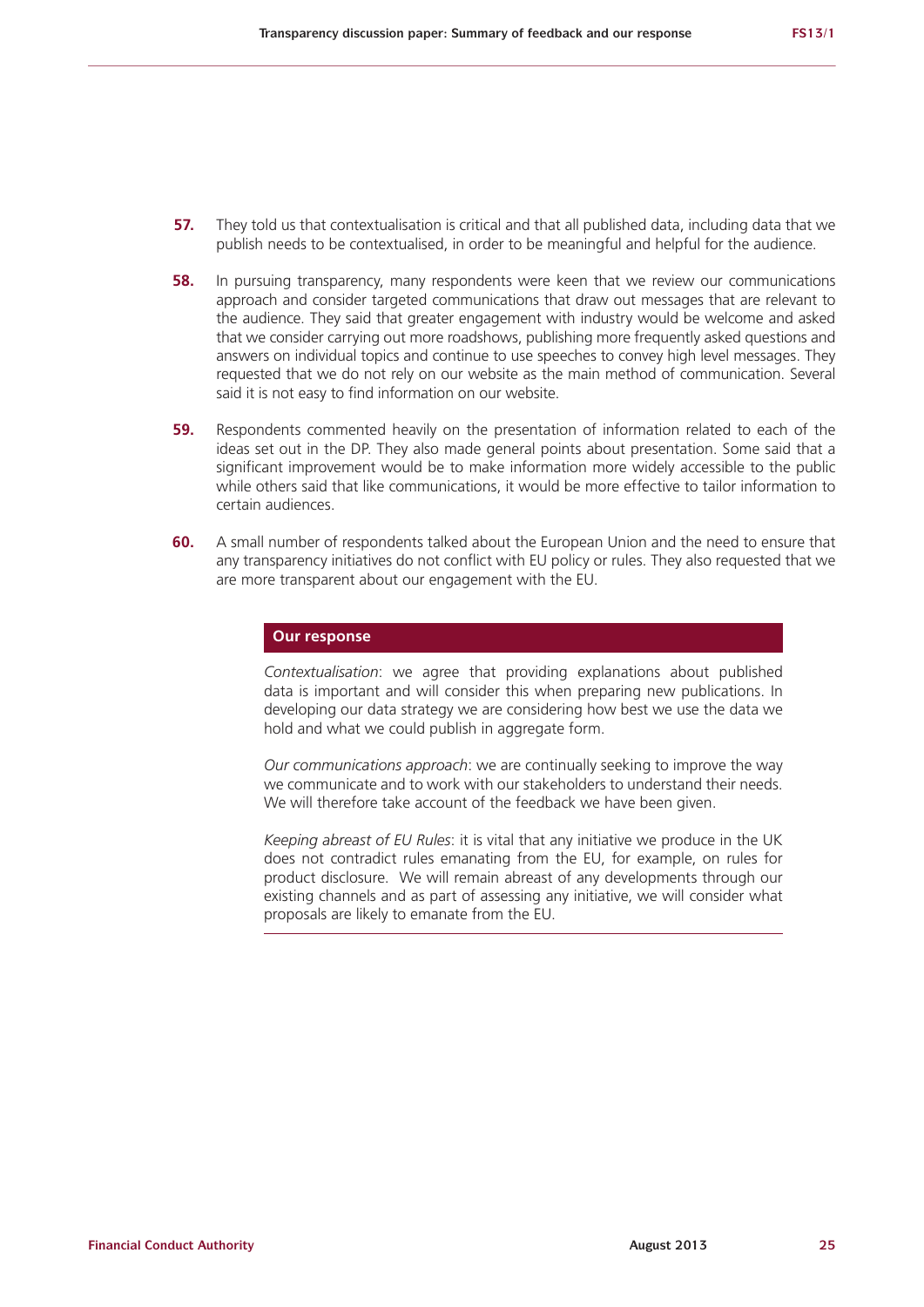# **Appendix 2: List of (non-confidential) respondents**

| ABI                                           | LIIBA                                                                        |  |  |  |  |
|-----------------------------------------------|------------------------------------------------------------------------------|--|--|--|--|
| AFME                                          | Liontrust Fund Partners LLP                                                  |  |  |  |  |
| Age UK                                        | Lloyds                                                                       |  |  |  |  |
| AMI                                           | Lloyds Banking Group                                                         |  |  |  |  |
| <b>Association of Financial Mutuals</b>       | Consumer Council Northern Ireland                                            |  |  |  |  |
| Association of Professional Advisers          | Lloyds Market Association                                                    |  |  |  |  |
| <b>British Bankers Association</b>            | LV                                                                           |  |  |  |  |
| <b>British Building Societies Association</b> | Ovation Finance Ltd                                                          |  |  |  |  |
| <b>CFA</b>                                    | Partnership Assurance                                                        |  |  |  |  |
| Citizens Advice                               | $P$ $C$ $A$                                                                  |  |  |  |  |
| Council of Mortgage Lenders                   | <b>RBS</b>                                                                   |  |  |  |  |
| Darlington Building Society                   | Aviva                                                                        |  |  |  |  |
| Financial Services Consumer Panel             | Scope                                                                        |  |  |  |  |
| Group Risk Development                        | Share Action                                                                 |  |  |  |  |
| <b>HISCOX</b>                                 | Standard Life PLC                                                            |  |  |  |  |
| Informa                                       | The Association of Private Client<br>Investment Managers and<br>Stockbrokers |  |  |  |  |
| Institute and Faculty of Actuaries            |                                                                              |  |  |  |  |
| International Underwriting Association        | The Investor Relations Society                                               |  |  |  |  |
| Investment and Life Assurance Group           | Which?                                                                       |  |  |  |  |
| Ltd                                           | <b>FCA Practitioner Panel</b>                                                |  |  |  |  |
| Just Retirement                               | FCA Small Business Practitioner Panel                                        |  |  |  |  |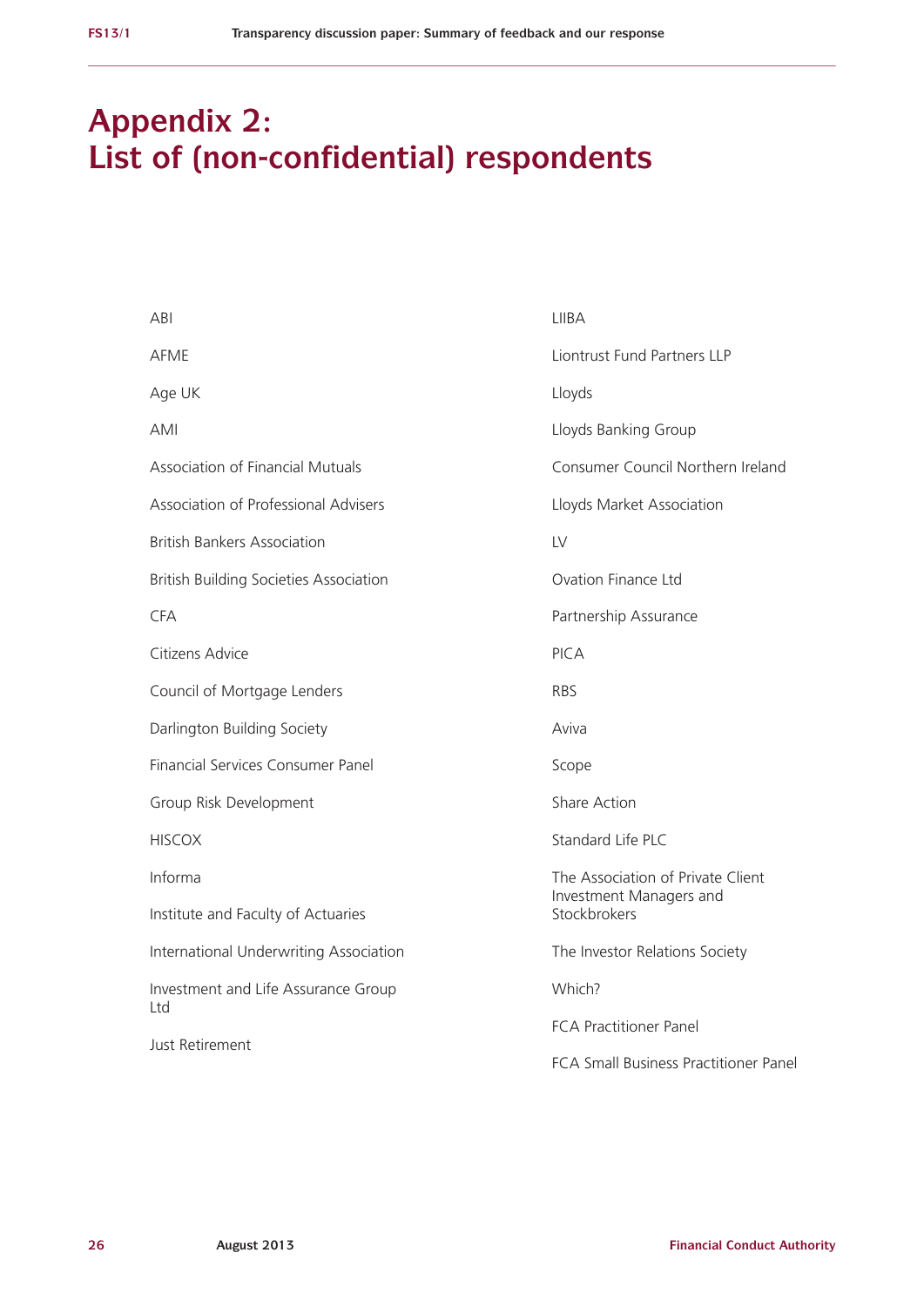# **Appendix 3: Implementing the ideas in the DP: timeline**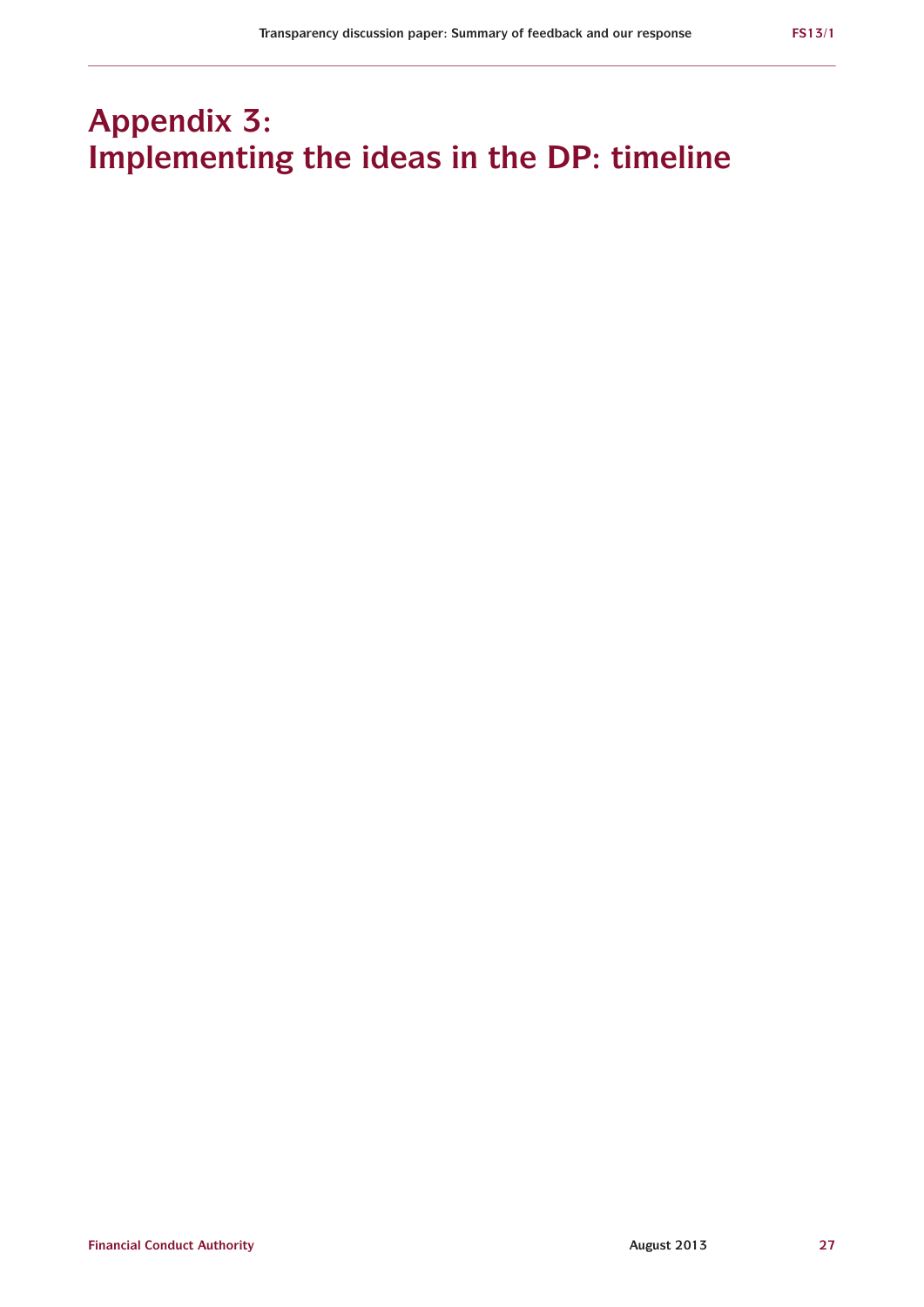| <b>TRANSPARENCY INITIATIVE</b>                                    | July - Sept<br>2013                              | Oct – Dec<br>2013                  | $Jan - Mar$<br>2014                       | Apr - June<br>2014                                                  | July - Sept<br>2014                                            | Oct – Dec<br>2014 | Jan – Mar<br>2015 | Apr – June<br>2015 | July - Sept<br>2015                                                                                                        | <b>Oct - Dec</b><br>2015 |
|-------------------------------------------------------------------|--------------------------------------------------|------------------------------------|-------------------------------------------|---------------------------------------------------------------------|----------------------------------------------------------------|-------------------|-------------------|--------------------|----------------------------------------------------------------------------------------------------------------------------|--------------------------|
| Whistleblowing: saying more                                       | Internal review                                  |                                    | Regular<br>reporting<br>starts            |                                                                     |                                                                |                   |                   |                    |                                                                                                                            |                          |
| <b>Publishing more about</b><br>enforcement activities            | EAPA<br>published<br>(July '13)                  | Further reviews and changes        |                                           |                                                                     | EAPA<br>published<br>(July '13)                                |                   |                   |                    |                                                                                                                            |                          |
| <b>Publishing more about</b><br>supervisory activities            |                                                  | Review of data/prepare publication |                                           | Regular<br>reporting<br>starts                                      |                                                                |                   |                   |                    |                                                                                                                            |                          |
| <b>Transparency of our</b><br>authorisations process              | Review of service standards                      |                                    |                                           | Annual<br>performance<br>reporting starts                           |                                                                |                   |                   |                    |                                                                                                                            |                          |
| Transparency of our thematic<br>reviews and early intervention    |                                                  |                                    |                                           | On-going improvements and revision of communications & publications |                                                                |                   |                   |                    |                                                                                                                            |                          |
| Transparency of the redress process                               |                                                  |                                    |                                           |                                                                     |                                                                |                   |                   |                    |                                                                                                                            |                          |
| - Publish more about redress as<br>a result of enforcement        | On-going                                         |                                    |                                           |                                                                     |                                                                |                   |                   |                    |                                                                                                                            |                          |
| - Publish more about redress as<br>a result of supervisory action | Examination of costs,<br>benefits practicalities |                                    | Decision to<br>proceed or<br>not with     | publishing more                                                     |                                                                |                   |                   |                    |                                                                                                                            |                          |
| Improved transparency of the<br>annuity market                    |                                                  |                                    | Phase 1 Thematic<br>Completes (April '14) |                                                                     | Decision to proceed or not with<br>transparency idea (May '14) |                   |                   |                    | If decision to proceed, CBA completed & Consultation Paper<br>issued in line with policy process (timings to be confirmed) |                          |
| Publishing insurance claims data<br>on insurance products         |                                                  |                                    | Phase 1 Thematic<br>Completes (Mar '14)   |                                                                     | Decision to proceed or not with<br>transparency idea (May '14) |                   |                   |                    | If decision to proceed, CBA completed & Consultation Paper<br>issued in line with policy process (timings to be confirmed) |                          |
| <b>Contextualisation of complaints</b>                            |                                                  |                                    |                                           | Development & testing of matrices & engagement with industry        |                                                                |                   |                   |                    |                                                                                                                            |                          |

Financial Conduct Authority

**28**

**FS13/1**